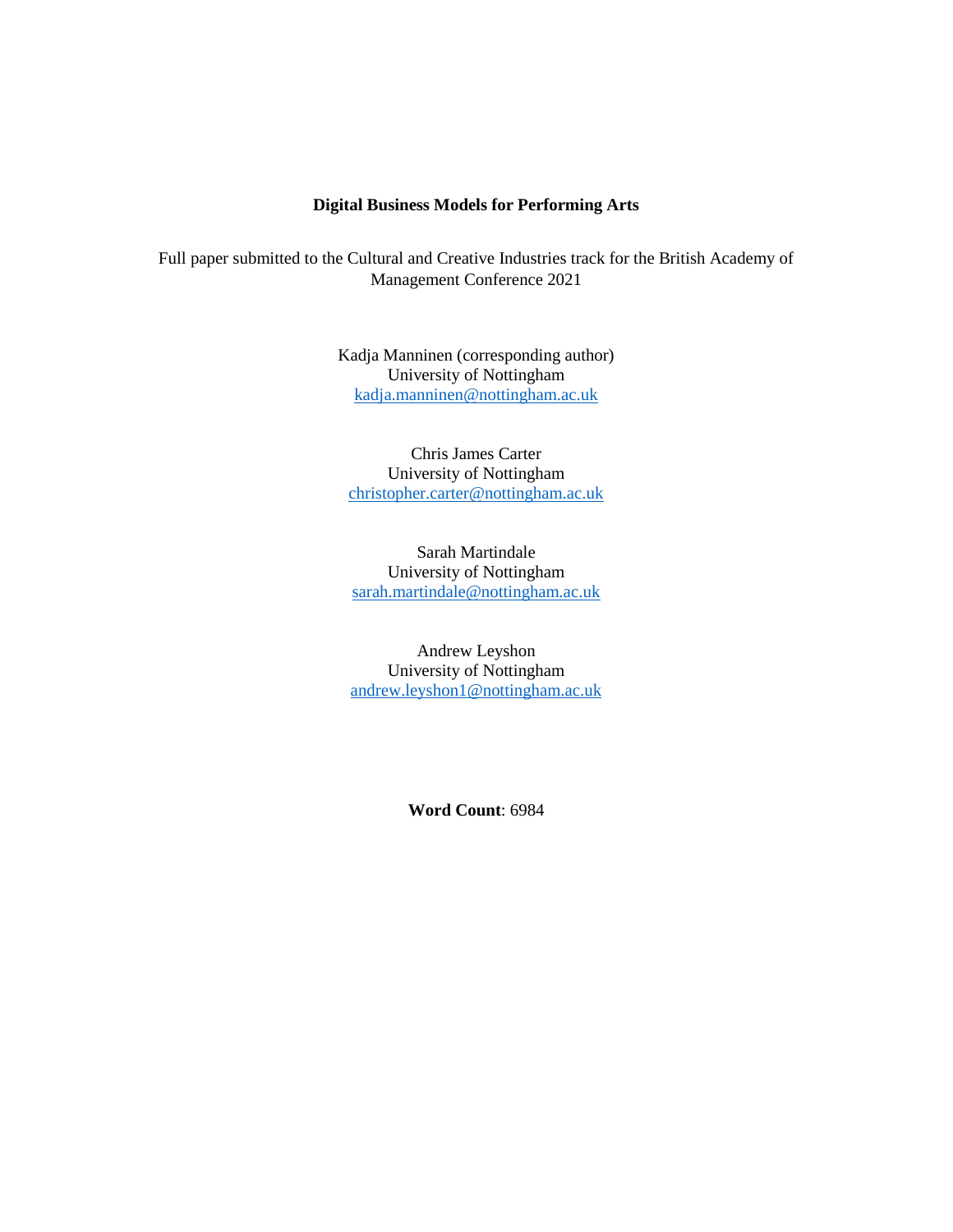#### **Digital Business Models for Performing Arts**

**Abstract:** This paper investigates the obstacles hindering — and the best practices enabling — the adoption of digital business models by UK performing arts organisations. Evidence is provided through a qualitative case study approach, originating from eighteen semi-structured interviews with digital experts from the UK arts and cultural sector. Findings from the interview data suggest that the main barriers preventing the adoption of digital business models include an apprehensive sentiment towards digital technologies among the senior personnel of performing arts organisations, siloed digital thinking on both organisational and sector levels and the lack of monetisation techniques for digital cultural content. Best practice is proposed to tackle these obstacles, such as the introduction of small-scale R&D funding, the recruitment of experts from other industries and the identification and replication of existing digital business models implemented by performing arts organisations. The paper concludes on the impact of the coronavirus pandemic as an accelerator of digital transformation in performing arts and a contributor to the transformation of arts producers into necessity entrepreneurs. The analysis of the digital experts' diverse empirical accounts can contribute to digital entrepreneurship theory as well as produce guidelines for industry professionals and recommendations for policymakers on how to best support the UK arts sector in digital business model innovation beyond the Covid-19 crisis.

**Word Count**: 186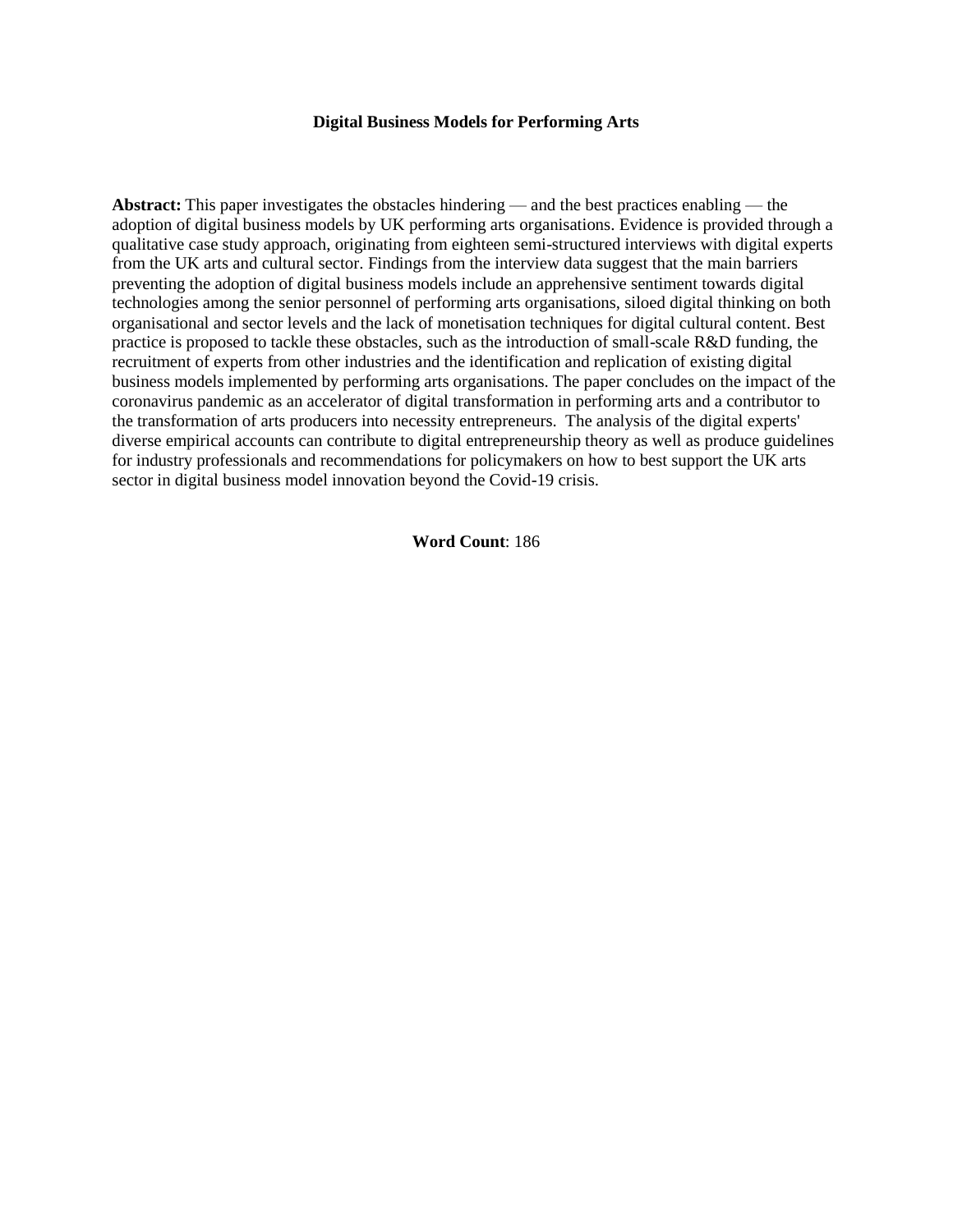#### **Introduction**

Until recently, the digital replication of a live performance was considered somewhat unattractive, technologically challenging and lacking the essence of a live event. Consequently, most performing arts organisations showed little interest in the digital capture of performance, and were slow to explore the opportunities of digital entrepreneurship. However, the recent rapid changes forced on the arts and cultural sector by the Covid-19 outbreak, such as the closure of cultural venues and strict regulations on social distancing, present a considerable challenge for the industry at large. The current crisis also acts as a driver of digital transformation, accelerating organisational decision-making and encouraging experimentation with novel and innovative business models. Since the introduction of video streaming by Netflix in 2007, audiences' habits of cultural consumption have been revolutionised, and the rise of various video streaming platforms has increased the competition over audiences' time and attention (Lotz, 2017). While the global dominance of streaming and social media platforms has created a plethora of opportunities for digital entrepreneurship, arts organisations often lack resources and expertise to adopt digital business models and engage in business model innovation.

While some scholars (e.g. Zagalo and Branco, 2015) have praised digital platforms for their emancipatory and creative features that allow users to better express, collaborate and participate on a global scale, recent times have seen an amplification of critical voices, particularly in academia, over data privacy, political manipulation and insufficient content moderation (Tufekci, 2017; Gillespie, 2018; Morozov, 2018). Digital platforms form ecosystems that Van Dijck and colleagues (2018) refer to as platform societies, where platforms act increasingly as gatekeepers to social and financial interaction. Even though arts organisations now have access to larger, international audiences on digital platforms, revenue streams are often meagre and far from lucrative. Meanwhile, policymakers across Europe are urging arts producers to engage in innovative business planning and explore alternative income generation methods to traditional public funding (ACE, 2015; TEH, 2015). Artists and arts organisations have been persuaded by their funders to become more entrepreneurial in transforming audiences into customers. Nevertheless, in the platform economy, arts organisations struggle to embrace digital entrepreneurship, to focus on their audiences' needs and establish sustainable revenue streams that justify the resources spent in producing their digital content.

This paper proposes an investigation into the obstacles preventing performing arts companies from adopting digital business models, while highlighting the factors and best practises for performing arts organisations to fully embrace this transition. Our goal is to provide high quality evidence originating from eighteen semistructured interviews with digital experts from the UK arts and cultural sector. By documenting and analysing these empirical experiences, our investigation can contribute to creative industries entrepreneurship theory, as well as produce guidelines for best practice and recommendations for policymakers and industry professionals on how to best support the UK performing arts sector through these extraordinary times.

# **Research context**

In the UK, performing arts are classified as part of the creative industries. The origin of the terms cultural industries and creative industries have been comprehensively traced (e.g. Cunningham, 2002; Hesmondhalgh, 2007; Hesmondhalgh and Pratt, 2008; Towse, 2014). Nevertheless, to fully comprehend how cultural entrepreneurship (CE) - or arts entrepreneurship (AE) as it is sometimes referred to - occurs in the UK, it is appropriate to begin with a brief historical overview on the origins of the creative industries, and the factors influencing the evolution of the concept.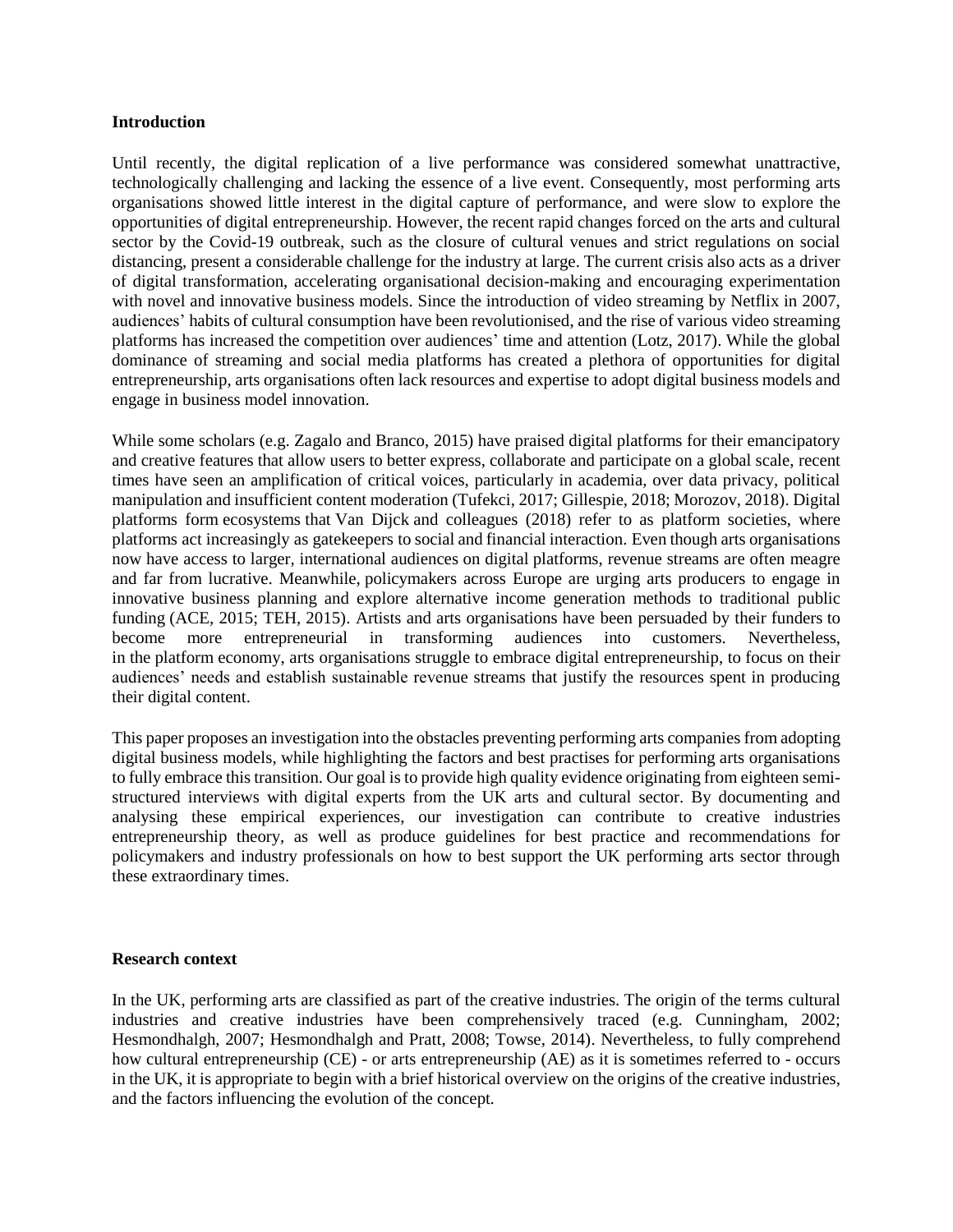The terms of culture and industry have been in dichotomy since Adorno and Horkheimer (1944) introduced the pejorative definition of commercial, "mass produced" media in contrast to unique, superior-quality high art. While their intention was to underline the dangers of the commodification of arts, this seemingly paradoxical coupling of the terms "culture" and "industry", marked the introduction of the concept, which today is known as the cultural and creative industries, and commonly utilised by researchers and international organisations.

Hesmondhalgh and Pratt (2008) observe that the interplay between cultural industries and cultural policymaking became more prominent in countries such as the UK, France and Australia in the 1980s. The growing interest in the cultural industries in the Western world was a result of workers' increased leisure time, technological development and the rise of consumerism, among other factors. In cultural policymaking, certain publicly funded forms of elitist high culture were thought to need protecting from the cultural industries, which presented the commercial and self-sufficient, reverse side of culture. However, the term cultural industries proved problematic for several reasons. Among other things, it was ambiguous and only referred to a small minority of sectors producing cultural goods, such as performing arts, film, visual arts and the heritage sector. Therefore, another term was needed to encompass the increasing significance of the creative sector's impact on the economy as a generator of economic value and source of employment.

In 1998, the newly founded Department of Culture, Media and Sport (DCMS) coined the term creative industries, which:

# "… *have their origin in individual creativity, skill and talent and … have a potential for wealth creation through the generation of intellectual property*" (DCSM, 1998)

These industries included advertising, antiques, architecture, crafts, design, fashion, film, leisure software, music, performing arts, publishing, software, TV, and radio. In the more recent times, the UK government has systematically highlighted the creative industries for their ability to create jobs and generate value for the economy. According to the DCMS (2020), in 2018, the creative industries contributed £111.7BN to the UK economy, an increase of 43.2% since 2010. Cultural policy scholars (e.g. Garnham, 2005; Towse and Handke, 2013; Schlesinger, 2017) argue, however, that linking traditionally publicly-funded arts with other high-economic-value sectors such as film and television or information technology, is hardly a politically neutral decision.

#### **Business models and digital business models**

The term business model was adopted by information technology scholars to refer to computer/systems modelling in the 1970s (Wirtz, 2011), but it took another twenty years for business and management scholars to discover it. In the 1990s, however, 'business model' became a buzzword of managerial discourse, as it was mainly utilised in the context of the fast-growing electronic commerce and particularly the dot com bubble (Timmers, 1998; Amit and Zott, 2001). Nielsen and Lund (2018) observe that during that period the term became strongly linked to online businesses, and the rise of - what was then called the New Economy, and what was later to be referred to as the Digital Economy.

It has been suggested that it was the emergence of the Internet that transformed the concept of economy by accelerating the transition of the so-called Old Economy companies into the online environment (Kotha, 1998), as well as seeing the establishment of numerous ambitious technology companies. Although many of the technology start-up ventures failed after the burst of the dot com bubble, the concept of business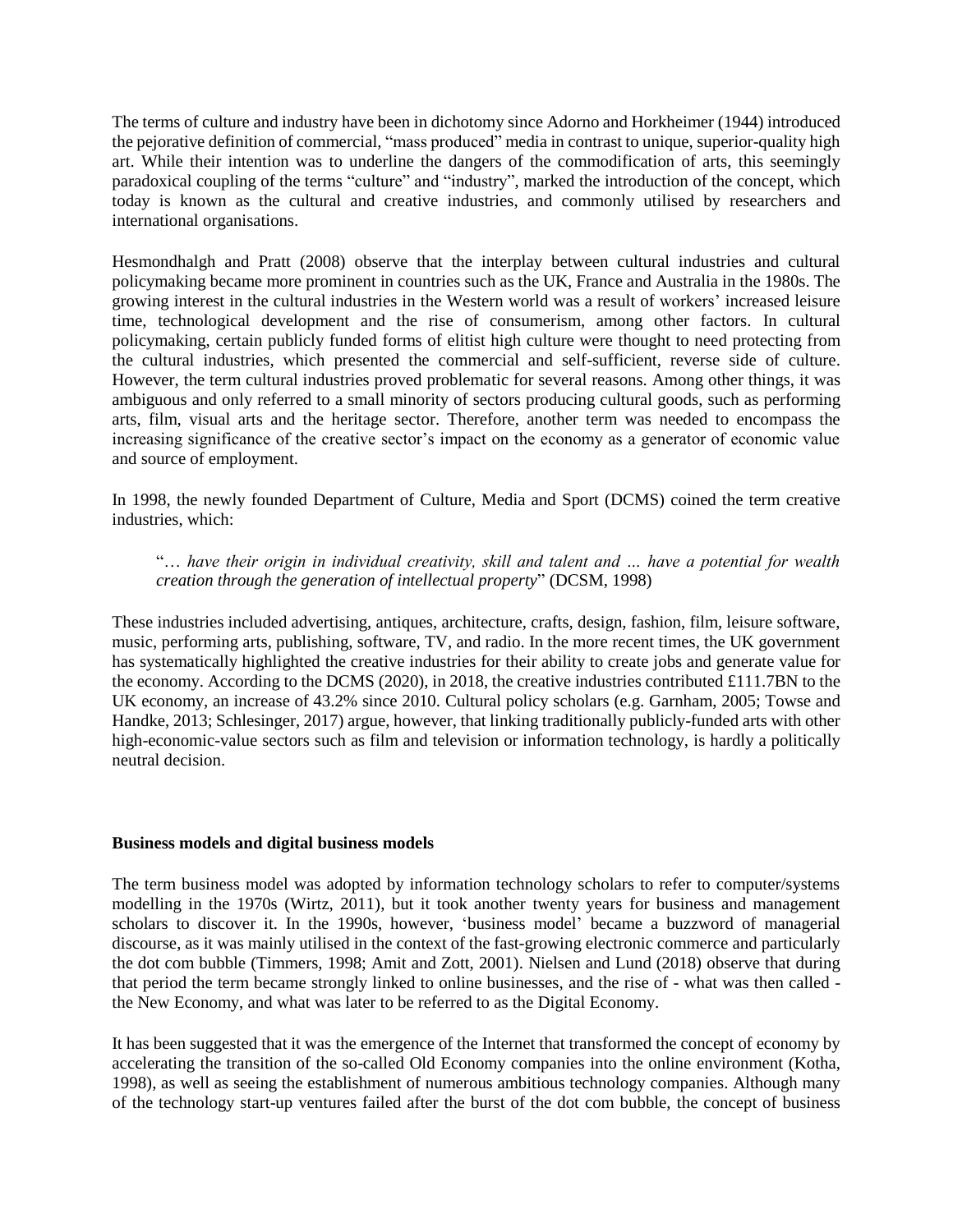model remained, and terms such as business model innovation and business model management were introduced in academic discourse. Many (e.g. Timmers, 1998; Afuah and Tucci, 2001; Amit and Zott, 2010) seem to agree on the key role of the Internet as a trigger of business model innovation. Langley and Leyshon (2017) also introduce the concept of platform capitalism, emphasising the key role platforms in digital economic circulation.

The business model construct has been researched from various theoretical perspectives, such as information technology (e.g. Timmers, 1998; Amit and Zott, 2001), organisational theory (e.g. Linder and Cantrell, 2000) and strategic management theory (e.g. Hamel, 2000; Chesbrough and Rosenbloom, 2002). Despite the increased interest in the concept, scholars remain divided over the conceptualisation, components and the purpose of the business model construct. Zott *et al*., (2011) conducted a systematic review on 133 academic journal articles published in 1975-2009, and concluded that the business model literature had mostly developed in silos. The three main streams of research were: 1) online business and the use of information technology in firms, 2) strategic aspects, e.g. value creation and competitive advantage and 3) innovation and technology management. Many have attempted to define what a business model actually is. It has been, for example, described as "*an architecture*" (Timmers, 1998, p.2), "*a system*" (Amit and Zott, 2001, p.511), *"a heuristic logic"* (Chesbrough and Rosenbloom, 2002, p. 529), "*a story*" (Magretta, 2002, p.4) or "*a reflection*" (Casadesus-Masanell and Ricart, 2010). Others have focused on investigating the purpose of the concept, and agreement have been reached among some scholars on the following: a business model is an independent unit of analysis, and a holistic overview on how a firm or an organisation creates and captures different types of value within their network of partners and other stakeholders (Afuah and Tucci, 2001; Osterwalder *et al*, 2005; Osterwalder and Pigneur, 2010; Zott *et al.*, 2011).

Since the turn of the millennium, much of the business model research has focused on business model management (BMM) and business model innovation (BMI). Several definitions for the notions have been proposed. Wirtz (2011, p.72) defines BMM as "*an instrument for the control of a company and comprises all target-oriented activities within the scope of design, implementation, modification and adaptation as well as the control of a business model in order to realize the overriding goal of generating and securing competitive advantage.*" His perception articulates the essence of BMM, which centres on value creation and value capture on organisational level. BMI, on the other hand, is more focused on reformulating the value proposition and re-structuring the entire firm (Casadesus-Masanell and Zhu, 2013).

For the last two decades, and perhaps due to the universal decline in public funding for the arts, there has been increasing interest among arts professionals and arts funders to contextualise the business model construct and business model innovation methods in the arts and cultural sector (ACE, 2013; TEH - Trans Europe Halles, 2015). For instance, many sector support and intermediary organisations (e.g. International Network for Contemporary Performing Arts (IETM), Arts Council England (ACE) and Culture Hive) have proposed their versions of Osterwalder and Pigneur's (2010) Business Model Canvas, which they have customised to meet the needs of cultural organisations<sup>1</sup>. As stressed by Schiuma and Lerro (2017), however, the particular characteristics of the arts and cultural sector can make the transfer and adaptation of these commercially-focused frameworks challenging and unsuccessful.

To date, limited scholarly attention has been paid to the exploration of how arts and cultural sector business models differ from those of the business sector, or how arts and cultural organisations can develop their business models in order to adapt them in relation to the digital economy. As an apt starting point, however, the European Union-funded Creative Lenses project (Rex *et al*., 2019) investigated business models in arts

 $\overline{\phantom{a}}$ 

<sup>1</sup> E.g[. https://www.culturehive.co.uk/resources/business-model-canvas/](https://www.culturehive.co.uk/resources/business-model-canvas/)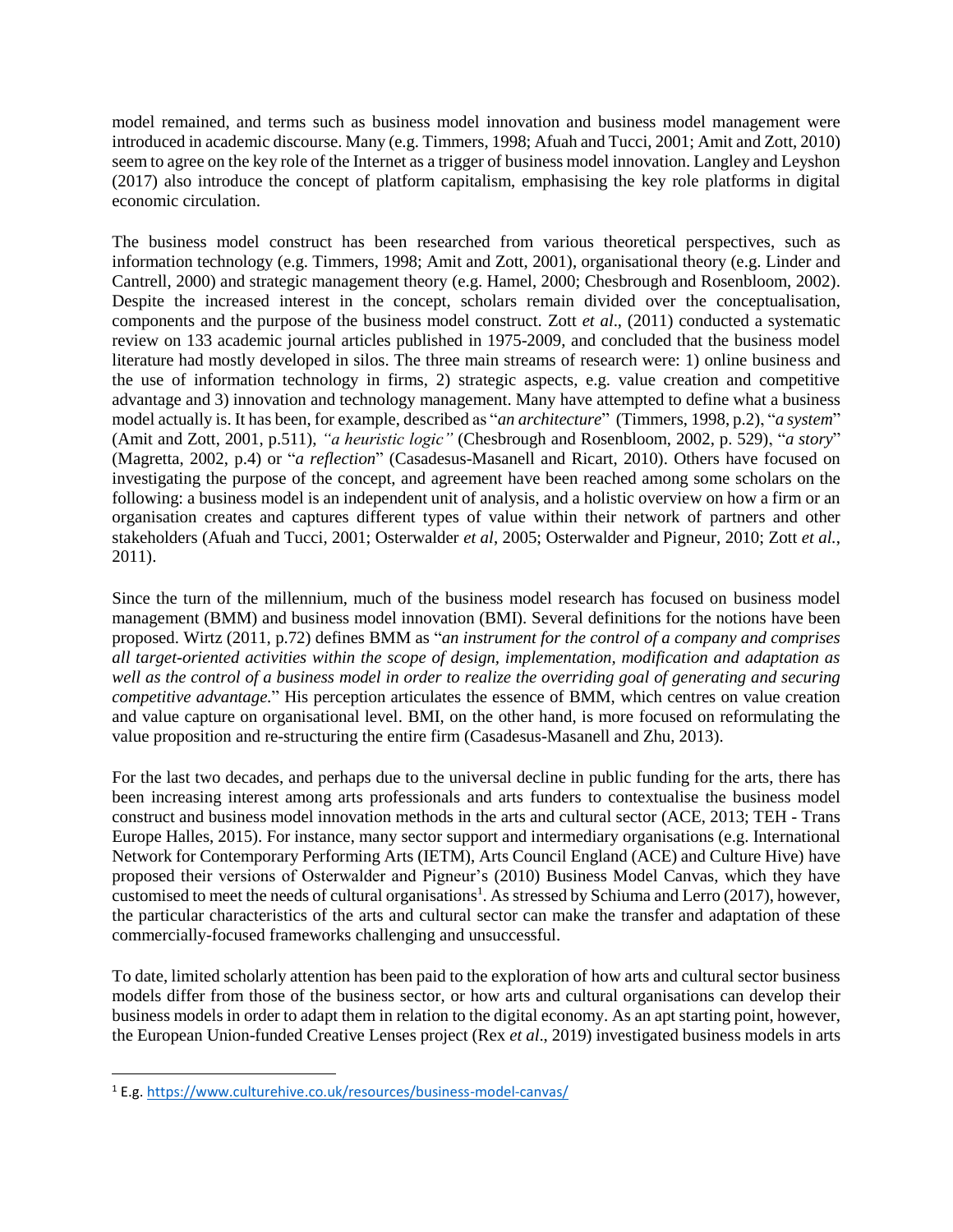and cultural industries, and highlighted the following key differences between arts and cultural sector business models and those utilised by commercial enterprises:

- Arts and cultural organisations rarely have the freedom to choose what business model they implement, but this is rather determined by the economic, political, social and cultural contexts of the organisation.
- There are different types of value created through an arts organisation's business model, such as artistic, social, cultural and economic.
- Arts organisations often implement more than one business model. Indeed, they can utilise several – sometimes conflicting – business models simultaneously.

Since 2013, ACE and NESTA have been conducting the longitudinal Digital Culture survey, and in 2019 data was collected from 1,182 arts and cultural organisations on their use of digital technologies. The results revealed that previously, in 2013-2014, there had been notable growth in the number of organisations considering digital technologies important or essential for their business models. However, between 2015- 2019 this upward trend had lost momentum, and in 2019 only 49% of the participating organisations still agreed with the statement (ACE & NESTA, 2019). The survey also highlighted that while digital technologies are commonly harnessed for marketing purposes in arts organisations, only 7% of the arts organisations were able to generate revenue from their digital content located on third-party platforms. These findings indicate that while digital transformation has reached the marketing departments of the arts and cultural organisations, in terms of business model development the sector still relies upon the traditional product-based model, where most income is generated through the ticket sales of live performances.

Business and management scholars (e.g. Afuah and Tucci, 2001; Amit and Zott, 2001; Massa and Tucci, 2013) argue that digitalisation has enabled the introduction of novel and innovative business models and value creation techniques. However, others (e.g.Taplin, 2017) have highlighted how digital technologies can be disruptive for the arts, as the emergence of novel formats, for example, in the music industry has undermined traditional business models and left many artists wondering how to survive in the digital world. Bakhshi & Thorsby (2010, p.7) observe that sometimes digital technologies can be seen as "dumbing down" the arts and increasing competition over the time and attention of cultural consumers. Also, levels of digital maturity can differ greatly among arts and cultural organisations. Whereas some of the "born-digital" organisations base their business models on experimenting with novel digital technologies in their artistic practice, many do not have the resources or capabilities to implement anything other than the traditional product-based business models, centred on the revenue generation from live performance ticket sales (Searle, 2017). This argument is supported by Li (2020), whose study of 80 creative industries organisations found that digital transformation was a driver of business model development and offered the organisations a wider choice of potential models, though with the caveat that not many of these models were truly novel. Consequently, Li (2020) explored how digital transformation changes business models in the creative industries, and concluded that digital technologies can accelerate the development of business models in three key ways: by automating, expanding and transforming (AET).

The extant literature on how arts organisations can engage in creating more sustainable business models for the digital economy tends to focus on the importance of business model development and innovation. Scholars (Muñoz-Seca and Riverola, 2009; Muñoz-Seca and Riverola, 2010; Schiuma and Lerro, 2017) have highlighted that it is essential for the arts and cultural sector to broaden their existing business models and adopt new ones, as innovative business models can make arts and cultural organisations more sustainable and impactful. Many researchers (e.g. Hume *et al.*, 2006; Muñoz-Seca and Riverola, 2009; TEH - Trans Europe Halles, 2015) have argued, however, that despite the policy-imposed need for innovative business models and strategic planning in the arts and cultural sector, often the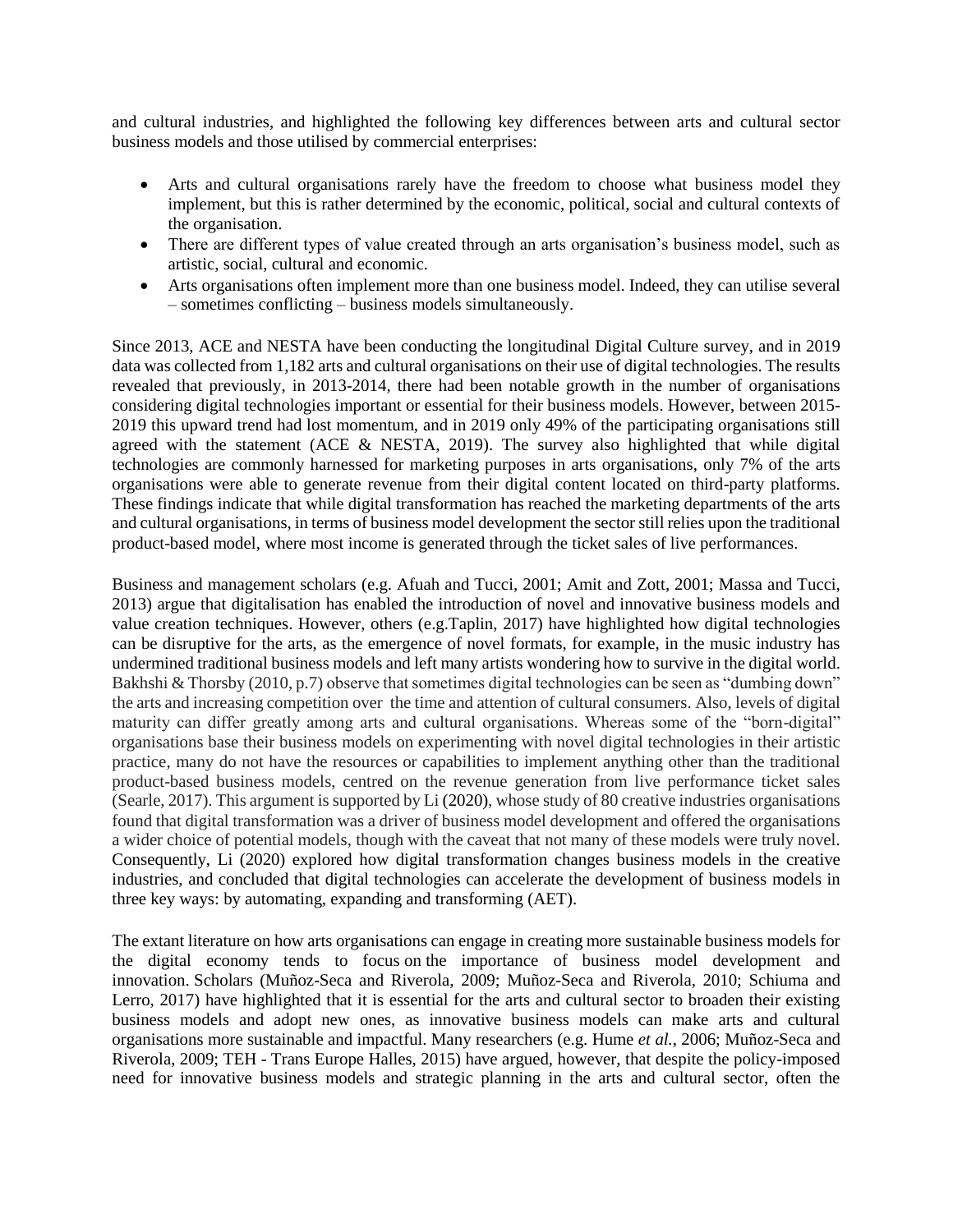approaches and tools used by the arts and cultural organisations, and the design, implementation and development of new business models are incoherent and unsuccessful.

### **Entrepreneurship in the arts**

The value created by arts and cultural organisations differs from the value created by commercial enterprises and traditional entrepreneurs. Whereas the classic Schumpeterian entrepreneur is an active agent of innovation and change, creating "gales of creative destruction" through the introduction of radically innovative services and products to cease opportunities and drive economic reward, the cultural entrepreneur has very different motivations (Schumpeter, 1942; Acs *et al.*, 2009). Fairlie and Fossen (2018) introduce the conceptual distinction between "necessity" and "opportunity" entrepreneurship that is typically applied to the developing economy context, but seems particularly relevant to the arts and cultural sector during the current Covid-19 crisis. Drawing on this dichotomy, it can be argued that the restrictions brought upon the sector by the pandemic has transformed many arts producers into necessity entrepreneurs. This also echoes Rex's and colleagues (2019) findings that arts organisations' business models are often dictated by the social, political or financial conditions of their operating environment.

Caves (2000) outlines several proprieties distinguishing creative industries' entrepreneurship from 'traditional' economy-driven entrepreneurship. Perhaps most seminal of them is "art for art's sake", insinuating that in artistic practice, the pursuit of financial gains is inferior to purely artistic ambitions. Eikhof and Haunschild (2007), drawing on Bourdieu's (e.g. 1990) work on social practice, reveal the tensions between "artist's logic" and "economic logic" in artistic production, and draw attention to the precarious position of artists, who are obliged to regularly combine the sometimes-opposing logics in their *métier*. Chang and Wyszomirski (2015), based on their review of journal articles on AE between 2003- 2013, consider AE primarily as a management process composed of different skillsets with a primary goal of sustaining an organisation and creating both social and cultural value.

To summarise, CE and AE as concepts can appear ambiguous, and they have been studied from many different theoretical perspectives, including - but not limited to - sociology, strategic management theory and organisational theory. The historical debate on the incompatibility of arts and business has influenced our understanding of CE and AE and this dichotomy is still present today. However, as Chang and Wyszomirski (2015) posit, through the symbiotic combination of arts and entrepreneurship logics, cultural professionals can achieve financial sustainability and autonomy, while being able to fulfil their artistic goals and create different types of value for society.

#### **Digital platforms and the platform society**

Digital entrepreneurship theory has commonly emphasised the manifold entrepreneurial opportunities offered by the adoption of novel digital technologies in terms of accessibility, low barriers of entry and cost efficiency (Castells, 2010; Mole and Mole, 2010; Zagalo and Branco, 2015). Many (Belleflamme *et al*., 2012; Mollick, 2014; Nambisan, 2017) have also explored how the newly formed digital infrastructures such as, for example, crowdfunding platforms and social networking sites have enabled diverse communities to be formed and act as foundations of entrepreneurial activities. Other scholars (e.g. Tufekci, 2017; Gillespie, 2018; Morozov, 2018) have expressed concerns over the monopoly of the dominant digital platforms in terms of data privacy, lack of content moderation and black-box algorithms. In the context of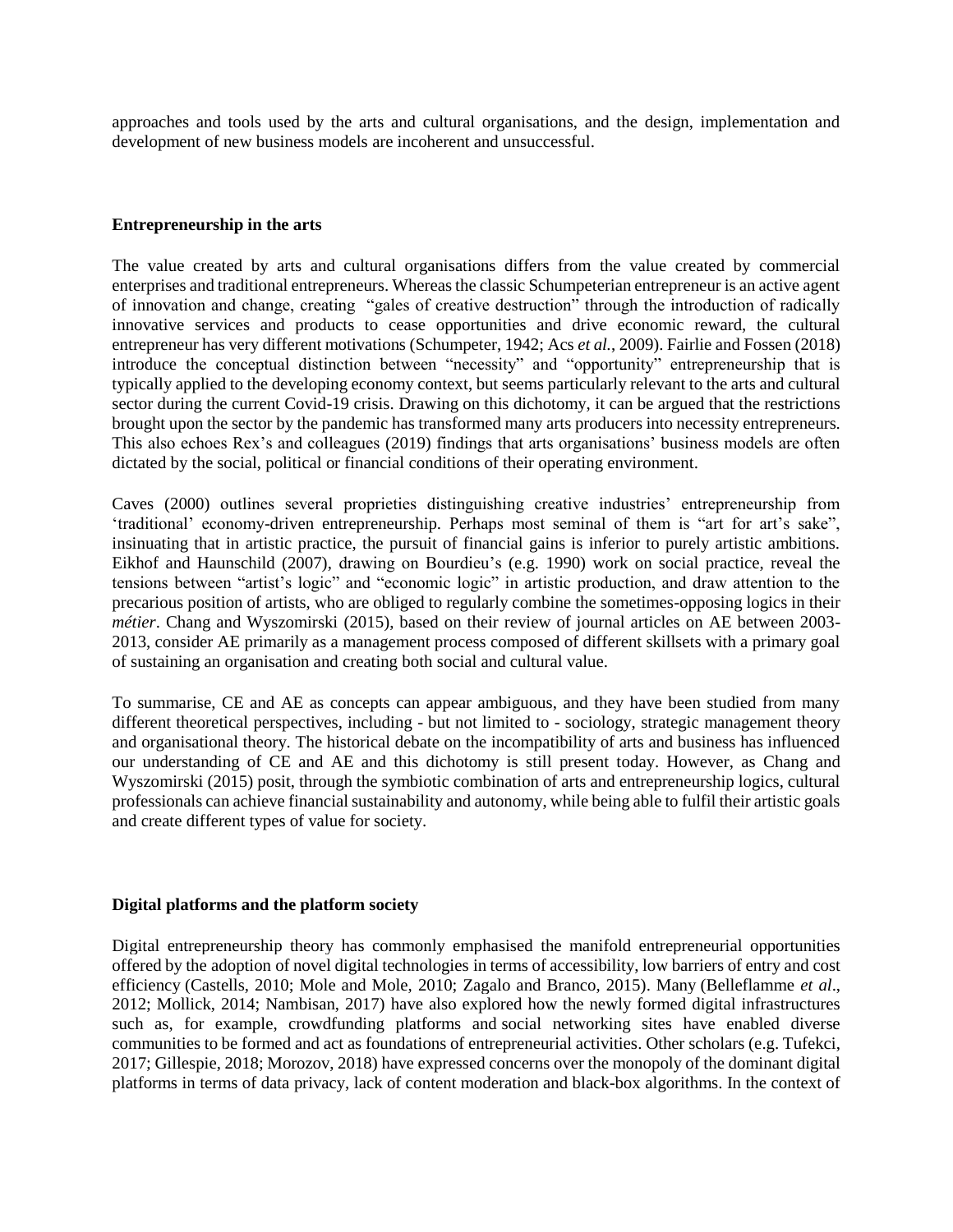the arts and cultural sector, this is particularly relevant, as for arts funders equal access to publicly-funded arts remains one of the key priorities (ACE, 2020).

Most digital cultural content tends to be located on major digital platforms, such as YouTube, Facebook, Instagram, Twitter, Vimeo and more recently Twitch. The academic literature on the topic is diverse, but digital platforms are generally considered as more than mere software-based media. Andersson Schwartz (2017) describes digital platforms as governing systems, arenas for social action and mediators of economic interaction. Van Dijck *et al.* (2018) define the concept of a platform society as an ecosystem of digital platforms that penetrate every level of society, and shape heavily our social life. Nieborg & Poell (2018) posit that "platformization" has transformed the political economy of the cultural industries as the digital platforms have penetrated the production, distribution and circulation of cultural content. This, they stress, has led to a phenomenon of platform "contingency", where cultural producers have become dependent on the powerful digital platforms. Platforms have also disrupted traditional business models by making audiences media producers, or "prosumers", who are increasingly involved in immaterial labour while interacting with the cultural content distributed on the platforms (Toffler, 1981; Ritzer and Jurgenson, 2010; Andersson Schwarz, 2017).

Another issue that occurs particularly in the performing arts sector, is the lack of viable digital products. This might stem from the real/virtual dualism that was originally discussed by scholars such as Benjamin (1935), who described how a piece of art loses its aura and unique existence when reproduced mechanically. While the music industry has actively reformatted content according to technological developments (Leyshon, 2014), the performing arts have been slow to explore the opportunities offered by the digital economy, putting them in a precarious position when faced with the unprecedented challenges, such as those brought on by the Covid-19 pandemic.

The interdisciplinary theoretical framework detailed above supports the formulation of the following research questions:

RQ1: What are the best practises for enabling the adoption of digital business models for performing arts organisations in the UK?

RQ2: What are the obstacles preventing or hindering the adoption of digital business models?

#### **Methodology**

The nature of the research questions firmly steered us towards a qualitative case study approach. Case study as a research strategy can be utilised when exploring "*a phenomenon in its real-life context*" and particularly when the boundaries of the said phenomenon are not yet clearly defined (Yin, 2016, p. 98). Conversations can offer robust and plentiful data about individuals' personal and social lives, experiences and personal reflections, and therefore semi-structured interviews were chosen as the research method (Brinkmann, 2015). The data used to identify the obstacles preventing - and best practices for enabling - the adoption of digital business models in performing arts, was collected from eighteen semi-structured interviews with fifteen digital experts, conducted via online video calls. Either Skype, Zoom or Microsoft Teams was used as the video call platform. Fourteen interviews took place between October 2019 - February 2020, and four interviews were conducted in September 2020. Three of the participants were interviewed twice, as the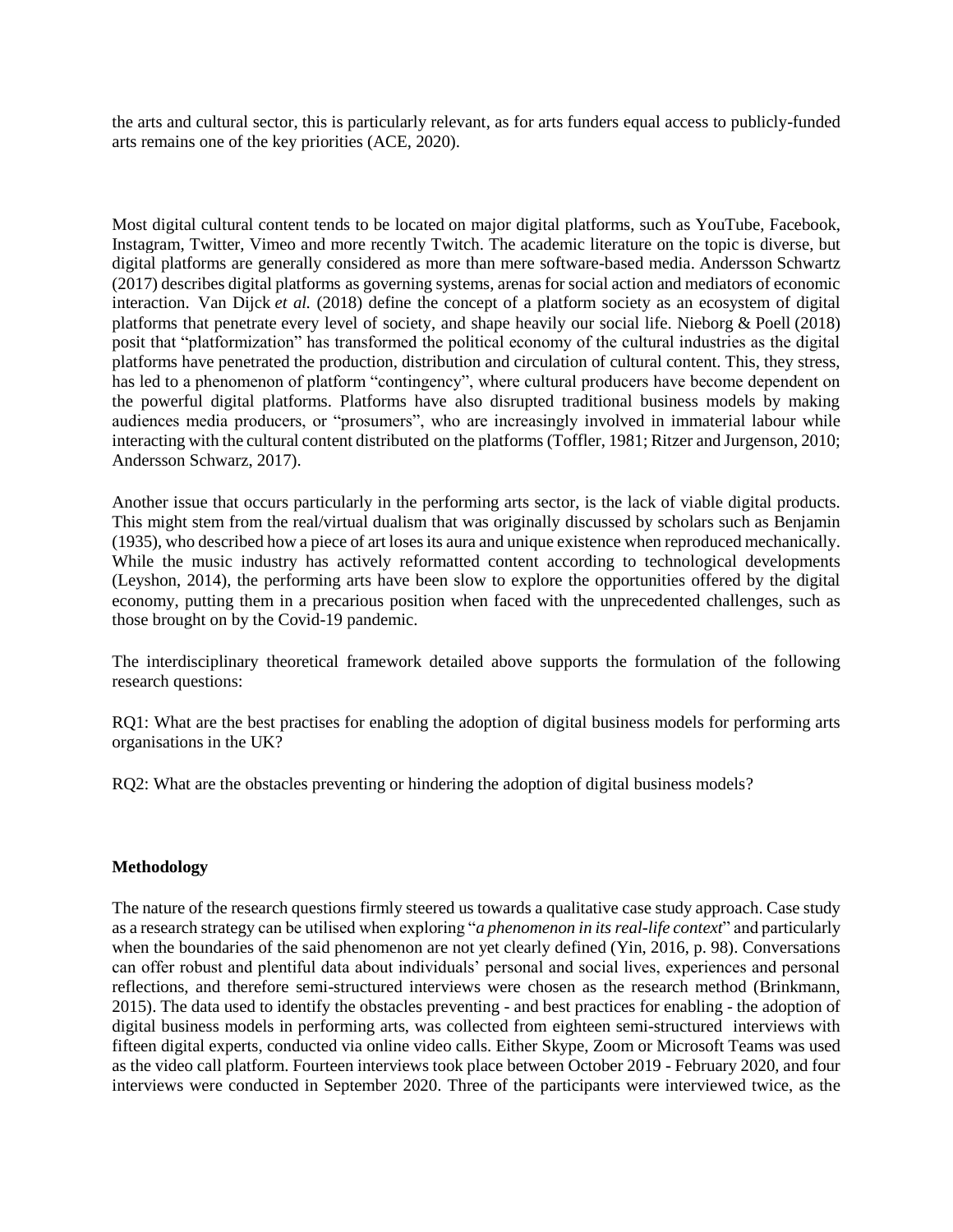rapidly evolving situation with the Covid-19 pandemic shaped their opinions during the data collection period.

The interviewees occupied senior positions as specialists and executives in the UK arts and cultural sector, and all had over ten years of industry experience. Expert interviews - a common research method used across the social sciences - are considered to provide richer and more in-depth data in the exploratory phase of a research project than, for example, participant observations or surveys (Bogner *et al.*, 2009).

Table 1 provides details on the professional specialities of the research participants and outlines the numbers of interviews and their durations.

| <b>Number</b> | <b>Specialisation</b>        | Organisation type              | <i>Interviews</i> | <b>Duration</b>   |
|---------------|------------------------------|--------------------------------|-------------------|-------------------|
| 1             | Digital distribution         | Sector support organisation    |                   | $47$ min          |
| 2             | Digital audiences            | Sector support organisation    |                   | 46min             |
| 3             | Digital content production   | Sector support organisation    |                   | 40 <sub>min</sub> |
| 4             | Digital policymaking         | Sector support organisation    |                   | 50 <sub>min</sub> |
| 5             | Digital policymaking         | Sector support organisation    |                   | 60 <sub>min</sub> |
| 6             | Digital policymaking         | Sector support organisation    |                   | 37min             |
| 7             | Digital policymaking         | Sector support organisation    | 2                 | 60min and 37min   |
| 8             | Digital-related research     | Sector support organisation    |                   | 66min             |
| 9             | Digital content production   | Large arts organisation        |                   | 25min             |
| 10            | Digital broadcast            | Platform                       |                   | 36min             |
| 11            | Digital distribution         | Independent consultant         | 1                 | 40 <sub>min</sub> |
| 12            | Digital audiences            | Large arts organisation        | $\overline{2}$    | 42min and 23min   |
| 13            | Digital business development | Medium-sized arts organisation | 1                 | 48min             |
| 14            | Digital broadcast            | Independent entrepreneur       |                   | 37min             |
| 15            | Digital research             | Independent consultant         | 2                 | 77min and 58min   |
|               |                              |                                | 18                | 829min            |

*Table 1. List of participants*

### **Semi-structured interviews and data analysis**

The selection of interviewees was influenced by the consideration that industry experts are in a better position to offer a more comprehensive overview on the adoption of digital business models in performing arts, than, for instance, individual artists or art producers. Hence, purposive sampling was used to "handpick" and shortlist potential research participants (Denscombe, 2010). The main criterion was that the expert was established in the sector, and the use, management and development of processes involving digital technologies was a key part of their work. Furthermore, it was ensured that the experts came from a variety of backgrounds and were specialised in different aspects of digital cultural production. Some of the interviewees were recruited through personal or academic contacts and snowballing technique, but because high-positioned industry experts can be extremely difficult to reach and persuade to participate in a research project, the principal investigator's industry contacts played a central gatekeeping role in introducing the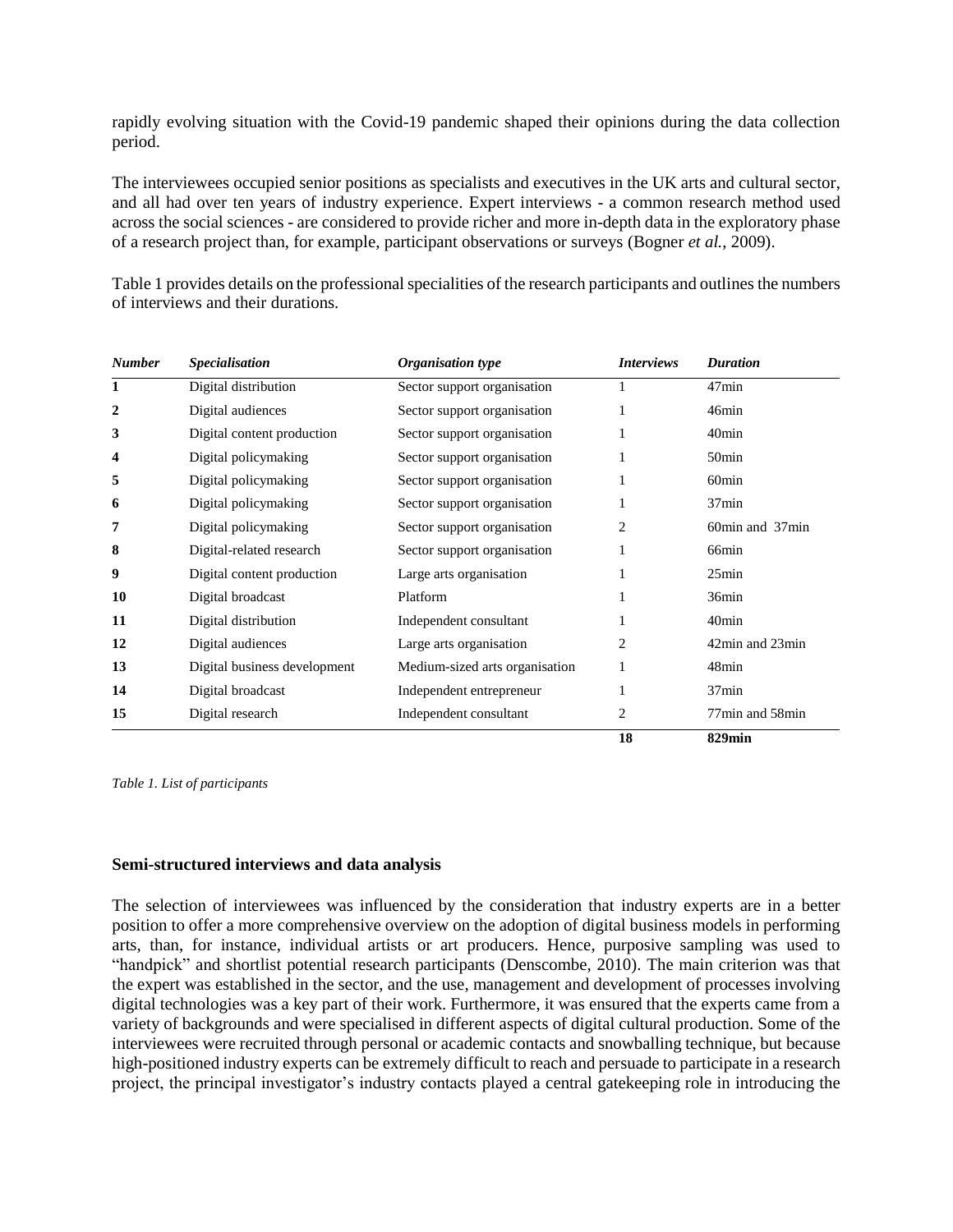researcher to the shortlisted candidates. To conduct ethical research, all participants and their employers were guaranteed full anonymity throughout the research project.

During the interviews, the participants were, for example, asked questions about the UK arts and cultural sector regarding digital transformation, digital entrepreneurial initiatives introduced by different arts organisations, methods of digital content production and monetisation of digital content. The participants were encouraged to share their empirical experiences as digital experts working with manifold and diverse performing arts organisations. Due to the semi-structured nature of the interviews, spontaneous questions emerged naturally, the participants could freely elaborate on topics they found relevant. Each interview was audio recorded and transcribed verbatim by the researchers. The transcribed interviews were then coded using the NVivo qualitative data analysis software (*NVivo*, 2020). Some a priori codes stemmed from the literature review and provided an initial framework for the coding process. However, many codes emerged from the data corpus. Codes were then organised in themes and prepared for thematic analysis, which was conducted following the method detailed in Braun and Clarke (2006).

### **Findings and discussion**

Thematic analysis of the interview data revealed recurrent themes relevant to the research questions. The themes were grouped into three categories for discussion: 1) Sentiment towards digital, 2) Digital organisation, and 3) Monetisation. Below, the findings from each category are presented and discussed in relation to the research questions.

#### **Sentiment towards digital**

Since one of our research aims was to look into the obstacles hindering performing arts organisations from adopting digital business models, a prominent theme that emerged from the interview data was an apprehensive sentiment among performing arts companies towards digital technologies. Expert 12 considered that this antipathy might be a key factor in postponing digital transformation in the sector:

"*I think that generally arts organisations, cultural institutions are probably behind the curve in terms of digital transformation, they have long-established ways of working, long-established arts forms to manage, and they have managed them in a certain way for decades*"

Expert 11 concurred and highlighted the live/digital dichotomy (Benjamin, 1969) that appeared pronounced among the organisations she had worked with:

# *"[Arts organisations] have struggled, because... I think, because there has been a perception that [digital] is not for them*"

However, many of experts stated that there is great disparity within the performing arts sector. While some of the sector leaders are well-equipped and keen to transfer their operations in the digital environment, echoing what has already been established by many (e.g. Hume *et al.*, 2006; Muñoz-Seca and Riverola, 2010; TEH - Trans Europe Halles, 2015) small and medium-sized organisations do not necessarily have the resources or skills needed to embark on the transition process. It was also argued that the UK arts and cultural sector is digitally advanced in a global scale, despite not possibly being as digitally mature as some other sectors of the UK economy.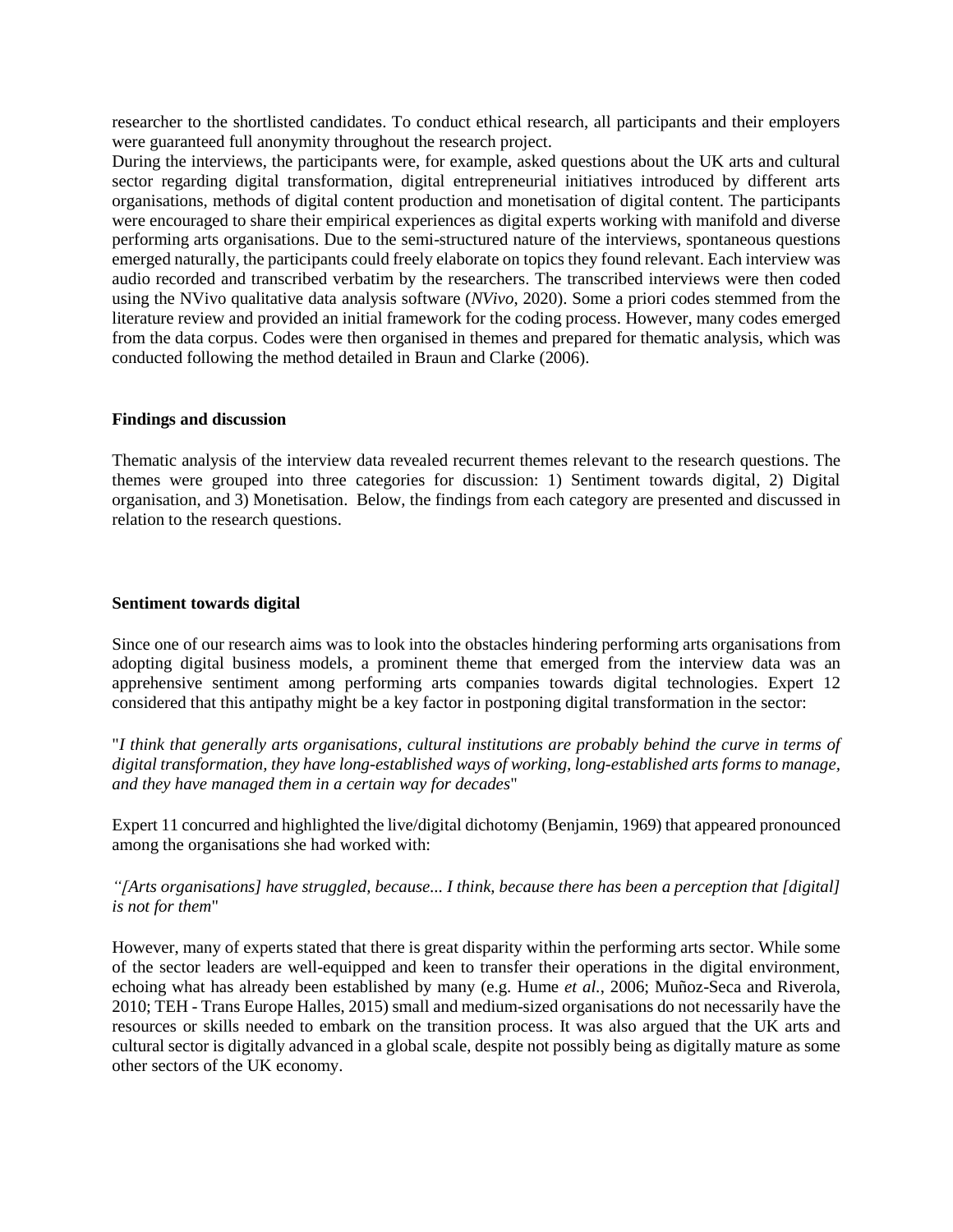Expert 4 provided some evidence that the negative sentiment among performing arts organisations towards digital technologies and digital business model innovation has been amplified by performing arts audiences' lack of appetite for digital content:

*"I don't get a sense that there's a great appetite for people to be consuming performing arts content online, whether it's live, or recorded as live, or specially recorded… there doesn't seem to be a great appetite for it."*

This was without a doubt the case prior to the pandemic, but following the global lockdown and closure of cultural venues brought on by the Covid-19 outbreak, some experts did observe a notable change in performing arts organisations' willingness to engage with digital technologies as the organisations were seeking novel ways to distribute and monetise their content. Expert 1 stated:

*"The coronavirus pandemic has had an unprecedented effect on the number of organisations factoring digital capture and distribution into their short and long term planning. This has resulted in a huge increase in the number of performances being published online."*

This clearly demonstrates how the Covid-19 pandemic is creating substantial market imperfection in the UK performing arts sector, where out of necessity (Fairlie and Fossen, 2018), performing arts organisations are forced to explore novel entrepreneurial opportunities and make rapid choices relating to the use of digital technologies. The expert interviews also unveiled the long-standing attitudes that root from historical debates around the compatibility of arts and business and the live /digital juxtaposition (Adorno and Horkheimer, 1944; Benjamin, 1969; Caves, 2000). Arts entrepreneurship is based on ensuring the autonomy and sustainability of an arts organisation while granting them the freedom to fulfil their artistic ambitions and create value for the society (Chang and Wyszomirski, 2015). Therefore, we posit, based on the interview data, that there are signs of the current crisis acting as a catalyst of change in attitudes towards digital technologies in performing arts for both the art producers and their audiences accessing the digital content.

# **Digital organisation**

The experts identified various obstacles hindering the adoption of digital business models relating to the level of digital maturity in performing arts organisations. Echoing the Digital Culture 2019 study (ACE & NESTA, 2019), instead of the use of digital technologies being embedded in the organisation's strategy on every level and department, the production of digital content was often considered to be solely the marketing department's responsibility, and therefore did not, for example, have a designated budget. Expert 2 observed that this was a common scenario in many performing arts organisations:

*"While there are fantastic creative and digital collaborations, I still see an awful lot of digital work that is taken on by the marketing team, and it's done as a bolt on, and it's done in parallel with the main performance … and I think unfortunately, if you then have a marketing team who are having to not only create digital work, but then ultimately market it as well… it might be a struggle for them."* 

Expert 6 described this organisational phenomenon as "siloed thinking" and argued that it was, in fact, a sector-wide issue: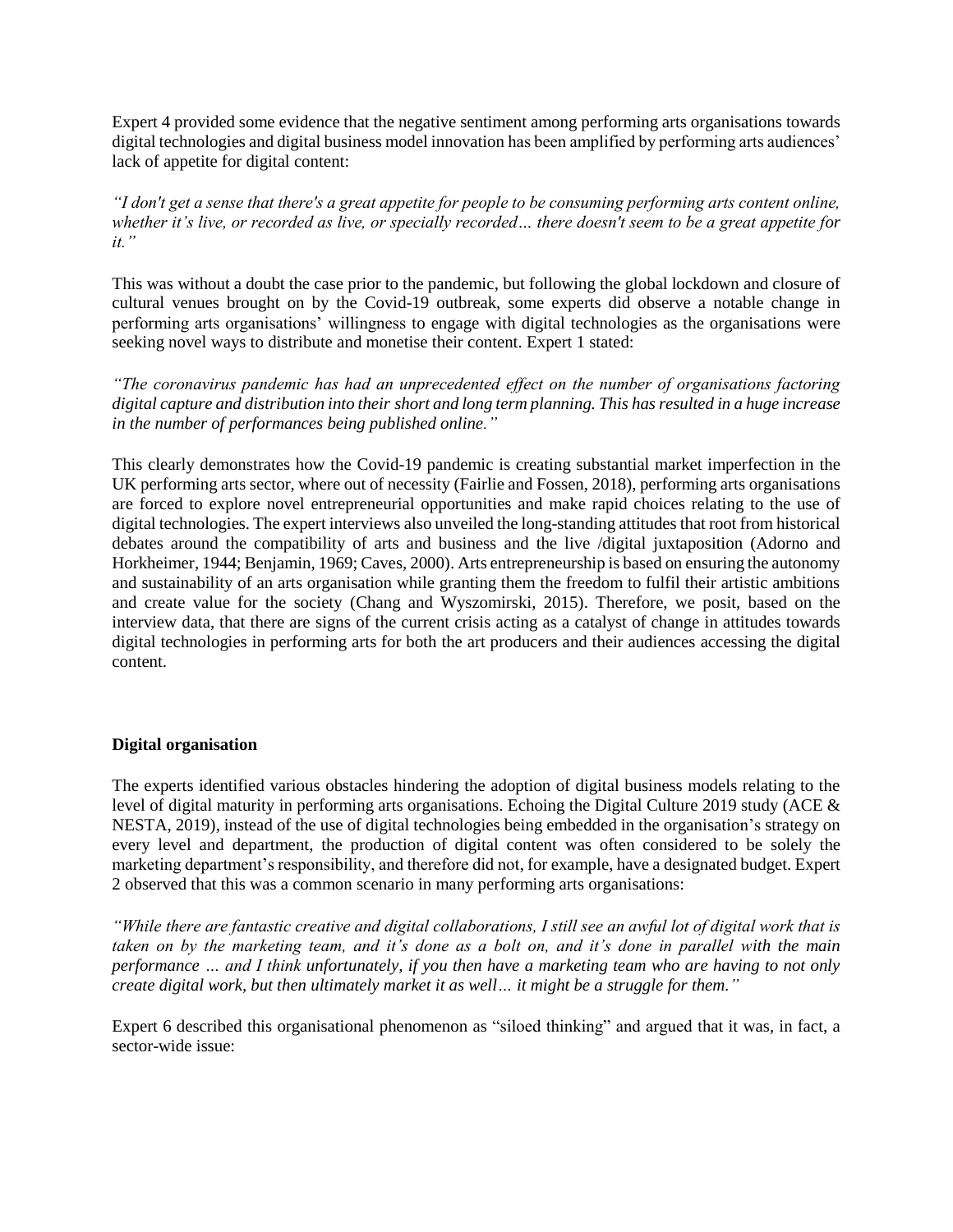*"I think siloed thinking is a problem for the arts sector. And, I think with digital content, you know, it's like the marketing department is creating their content, the education department is creating their content, the performance department is creating their content… that is… not necessarily the best way of doing it."*

These findings support the assumption that the arts sector has been slow and ill-prepared in their attempts to engage in digital business model innovation, and amplify the arguments already prominent in extant literature that call for active engagement in BMI (Muñoz-Seca and Riverola, 2009; Muñoz-Seca and Riverola, 2010; Schiuma and Lerro, 2017).

Expert 5 among others found that a change of attitude was necessary for embedding the use of digital technologies on every level and process of the organisation:

*"…I still think we're not quite there. So, digital is held as a separate shiny thing that only certain people know about. And, we really need to be in a position where digital is business as usual. It's part of everyone's role. It's not just siloed somewhere in an organisation*."

ACE's Digital Culture Network<sup>2</sup> was brought up by several experts as an example of best practice to encourage the adoption of digital business models by performing arts organisations. It was considered that the digital experts coming from different sectors with specialist skills were in a good position to assist performing arts organisations in their digital transformation process.

Another obstacle preventing the adoption of digital business models was the observation that whereas digital audiences tend to be younger and digitally native, senior executives in performing arts organisations often possess only very basic digital skills, and therefore do not fully understand the limitations or potential of digital technologies. Expert 6 had strong views on the leadership's lack of digital skills:

# "*I think there's a naivety about digital distribution and its ability to reach audiences in the arts sector… partly because the leadership doesn't really understand technology and how things work."*

Expert 5 agreed and pointed out that this was an issue rooting from long-standing hierarchical structures within the sector**:** *"… the leadership is generally a lot older, and not digitally native."*

Many solutions were proposed to tackle this generational barrier. The ones that emerged most commonly were: formal and informal digital capacity building particularly aimed at senior staff members, the investment in and retention of existing digital experts in arts organisations and the recruitment of experts from other industries. These findings support Searle's (2017) argument that, perhaps due to this lack of digital expertise, many arts organisations still rely on the traditional product-based business model, where income is mainly generated from live performance ticket sales. The lack of resources, skills and capabilities identified by the experts, particularly in SME arts organisations, has hindered the comprehensive embedding of digital technologies in business strategy and business models.

The interview data also revealed several barriers to the adoption of digital business models by performing arts organisations, which rooted from the innate disparity within the arts and cultural sector. A number of experts considered that the unequal distribution of R&D funding was a major obstacle. Expert 8 found that this was due to lack of structure within the sector:

 $\overline{\phantom{a}}$ 

<sup>2</sup> <https://www.artscouncil.org.uk/developing-digital-culture/digital-culture-network>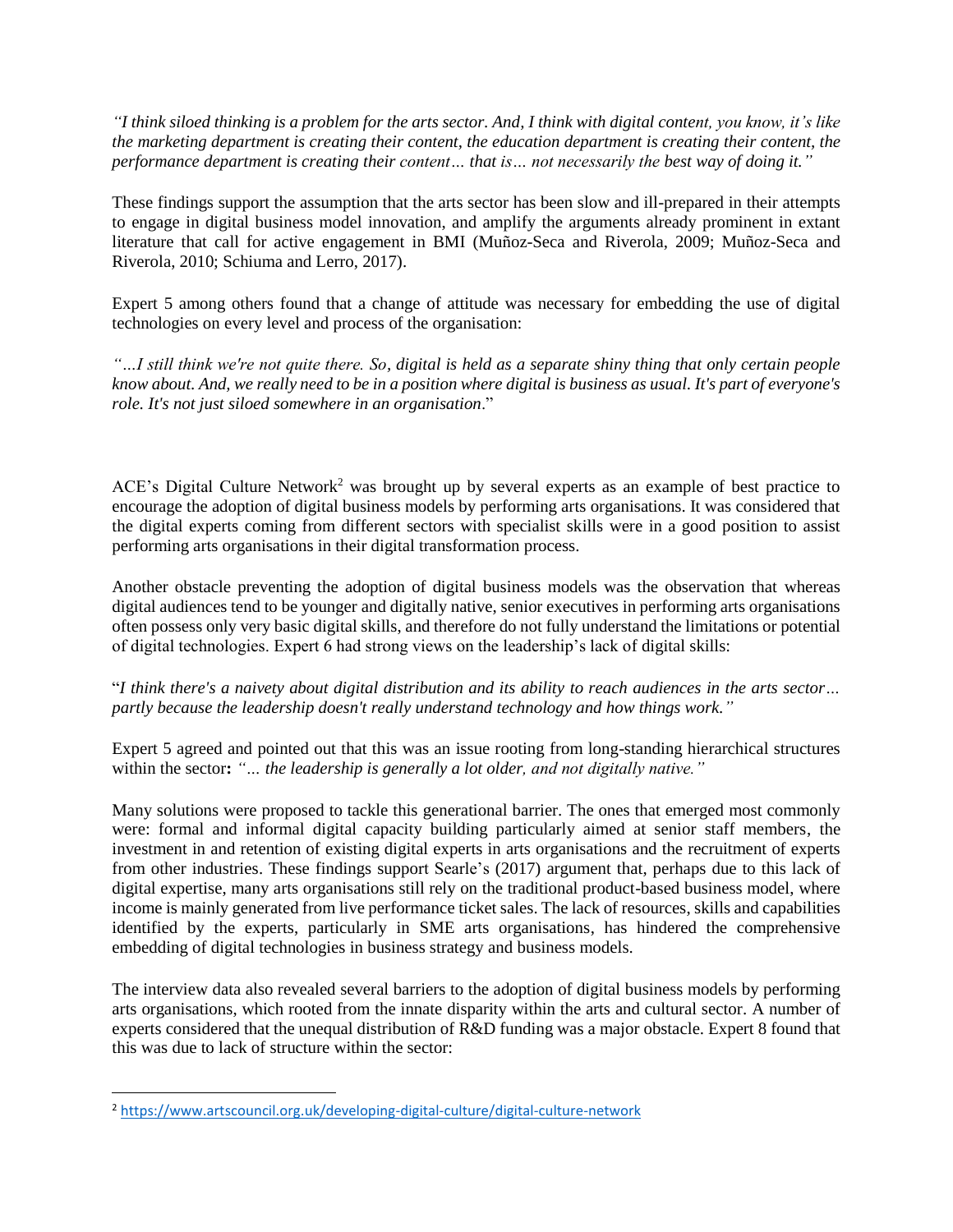*"I think… it's a highly unstructured sector. There are areas which are quite well structured within it … if you receive consistent public funding through the Arts Council … that does give your organisation some continuity and some confidence that you're going to be around for a bit longer."*

Expert 3 elaborated on the topic observing that sector leaders and some larger and more digitally mature organisations were highly successful, but it was the smaller organisations that tended to struggle as their resources were scarcer:

*"The biggest and medium-sized organisations are doing digital incredibly well, and the smaller ones have seen that success, they want to emulate that, the problem there is that gap between the resources and abilities that they have"*

Many of the experts posited that as a solution, small-scale research and development grants were urgently needed for performing arts organisations to conduct experiments with new digital technologies from which best practice could be shared. Expert 14 stated:

*"I think there needs to be proper funding for a range of innovative projects, projects which look into innovative rights models, innovative creative strategies, innovative distribution opportunities. Because it is only by actually trying out real projects that we'll be able to judge their creative success and their viability."*

Expert 8 argued that while there was some R&D funding available, it was not enough for the whole sector to engage in experimental projects that could reformulate value propositions and act as a driver of BMI (Casadesus-Masanell and Zhu, 2013):

*"I have been making the case for quite a long time now… that there should be more R&D spending in the arts. And [some organisations] have done a really good job of making that case to the government, which is why funding has become available… but it is on a macro level, it isn't at the level of what this R&D should actually look like, and how it would actually need to be structured."*

The majority of the experts recognised that arts organisations were keen to find new ways of collaborating with large digital platforms, however the initiatives to open a dialogue with platform representatives were often fruitless, as platforms seemed to prioritise more lucrative, commercial partnerships. Therefore, sectorsupport organisations and public bodies were considered to hold a key role in establishing these connections. Expert 3 reflected upon the best practices to enable this communication:

*"I don't think Big Tech companies have got the resources to speak to arts organisations, I think it takes … a case study or an intermediary organisation to facilitate that conversation … and feed it back to the sector, let them know that these opportunities are available out there."*

The findings relating to digital platforms were somewhat surprising in that only a few experts pointed out how some performing arts organisations, particularly during the current pandemic, were actively trying to end the "platform contingency" by introducing their own platforms and selling their performances directly to broadcasters (Nieborg & Poell, 2018). However, many organisations remained happy "prosumers" of the platform society, despite the fact that economic value created from their initiatives was only acquired by the dominant digital platforms (Ritzer and Jurgenson, 2010; Andersson Schwarz, 2017).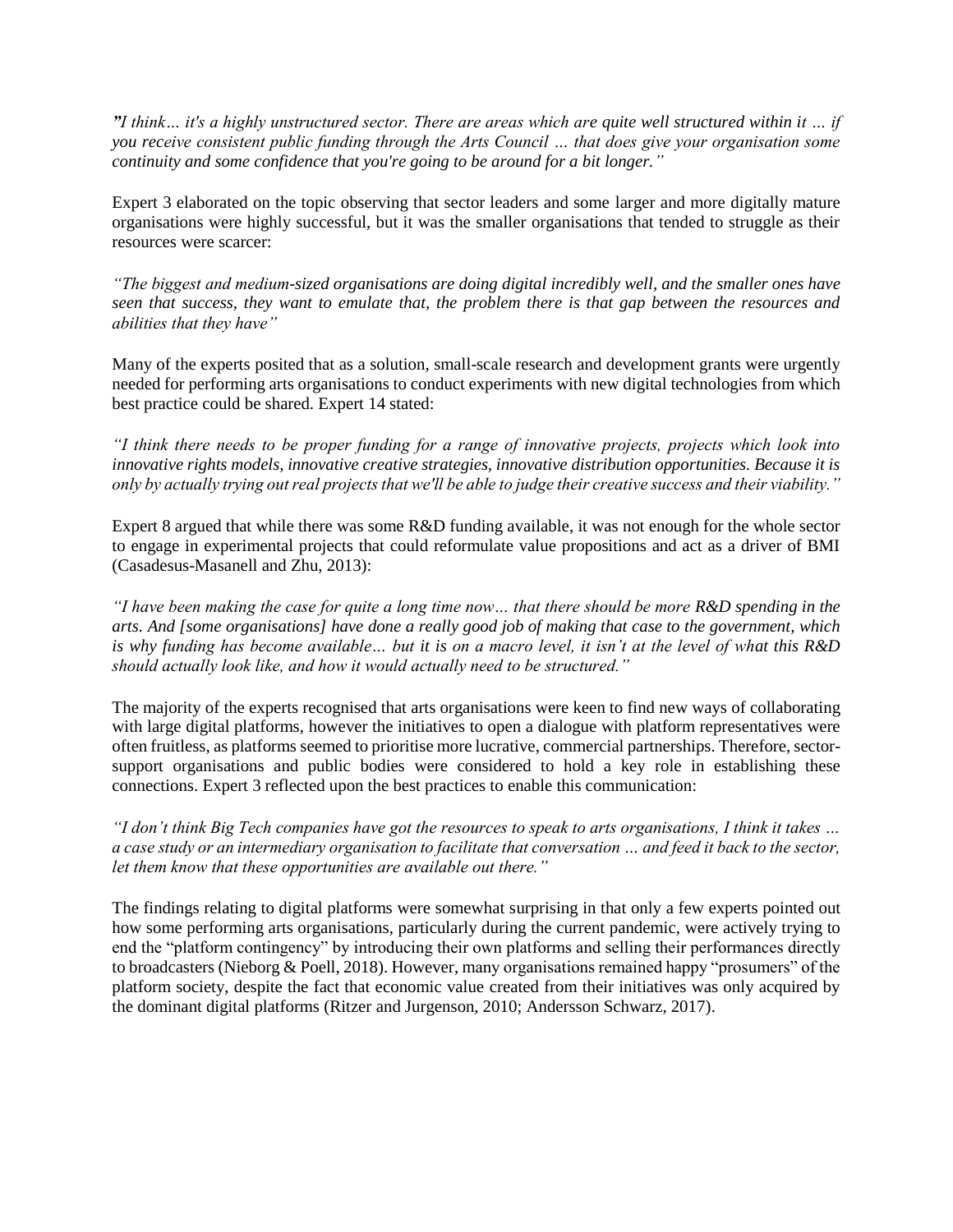### **Monetisation**

Regarding the monetisation of digital performing arts content, many of the experts recognised that while posting content on social media can be beneficial for marketing and branding purposes, it merely serves to automate marketing processes in an existing business model (Li, 2020), but rarely transforms business models, or creates new revenue streams to sustain an arts organisation. Therefore, the experts recognised the pressing need for new digital value propositions and monetisation strategies to maintain sustainability and compensate for declining public funding. They identified a plethora of such approaches and strategies, some of which were already generating — or had the potential to generate —income for performing arts organisations. This provides evidence of the UK performing arts organisations actively engaging in BMI, and seeking ways to expand and/or transform their existing business models (Li, 2020), and as the pandemic lingers on, this transformation continues to gain momentum.

Indeed, some of the experts argued that the Covid-19 pandemic had accelerated the transformation of the monetisation landscape in the arts and cultural sector, stressing that during the first lockdown arts organisations were rushing to distribute their content online for free to engage with their audiences and to fulfil their public service remit. However, as the pandemic proved longer than first anticipated, Expert 1 pointed out that arts organisations were forced to change their strategy:

*"Initially, the vast majority of …content was free to access, published on YouTube and embedded onto the arts organisation's website. More recently, there has been demand from the sector for charging for this content, resulting in a lot of research into subscription, PPV and pay-walled content."*

However, despite the manifold entrepreneurial initiatives recently introduced by performing organisations, the more recent interview data also revealed fears over the great financial uncertainty that was shadowing the arts industry, brought on by the Covid-19 crisis.

## **Conclusions and limitations**

In this article, we have investigated the obstacles hindering — and the best practices enabling — the adoption of digital business models by performing arts organisations in the UK. The analysis of the data collected revealed three recurrent themes: sentiment towards digital, digital organisation and monetisation. Under the first theme, the main obstacle highlighted was performing arts organisations' apprehensive attitude towards digital technologies and audiences' lack of interest in digitally captured performance. The former perhaps stems from tightly ingrained operational traditions and the hierarchical structure of the arts and cultural sector, while the latter might just reflect the slow pace of digital transformation in the sector, which has not enabled the emergence of more innovative and attractive digital products. While the experts were not able to provide much advice on how to change the attitudes towards digital prior to the coronavirus outbreak, the interview data provided some evidence that the financial pressure brought on by the global pandemic on the arts and cultural sector, has already initiated a swift in the traditional attitudes towards digital technologies.

The analysis of the second theme, digital organisation, unveiled several barriers to the adoption of digital business models by performing arts organisations, such as the lack of digital skills among senior executives and unequally distributed R&D funding. Furthermore, the interview data supported previous research findings (e.g. ACE & NESTA, 2019) in highlighting that the adoption of digital technologies has happened in silos, both on organisational and sector levels. Best practice was proposed to tackle these issues, such as the nurturing of existing digital experts within the sector and the recruitment of professionals from other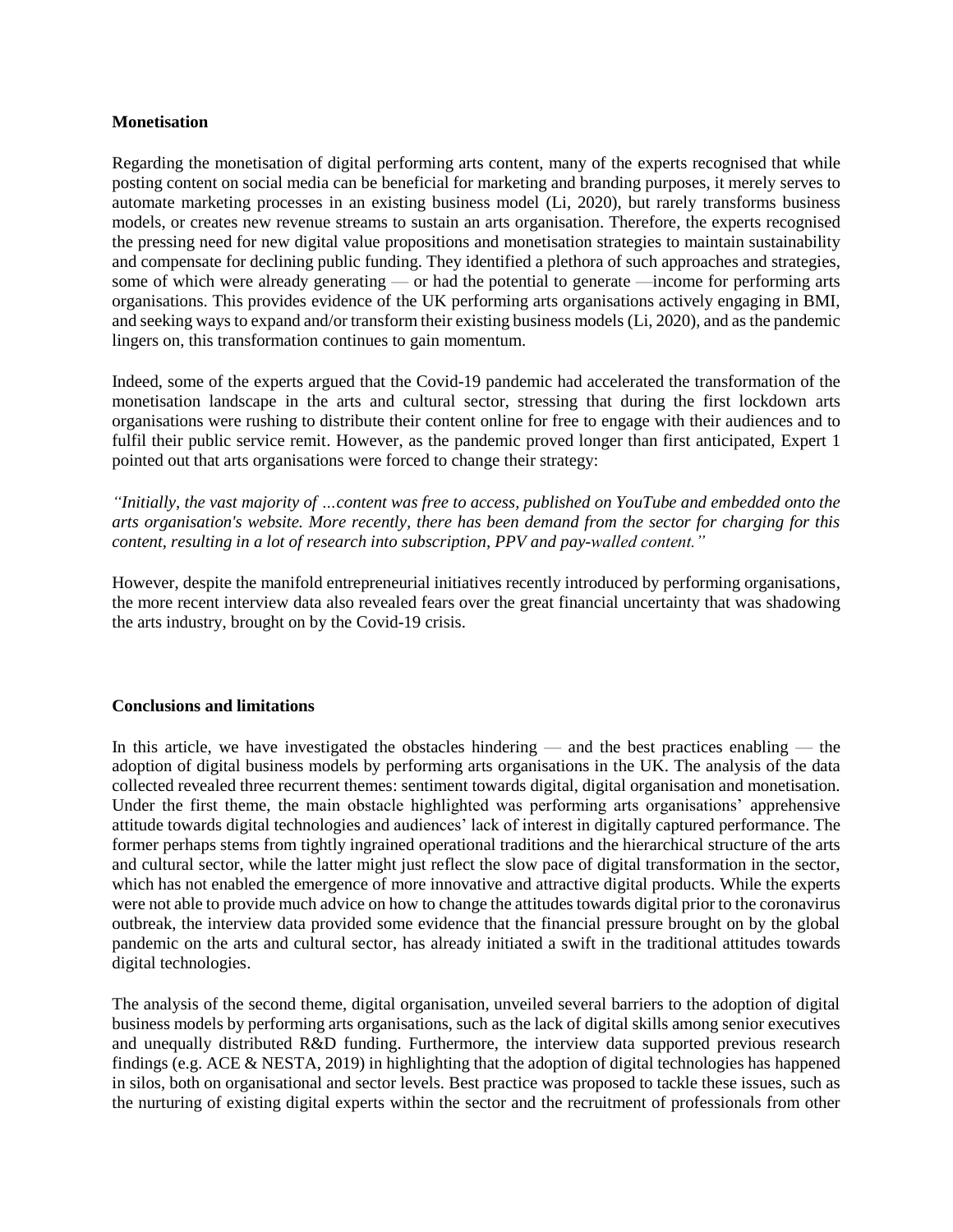sectors and industries. Most importantly, however, many of the experts stressed that for performing arts organisations to truly engage in digital BMI, small-scale research grants were urgently needed, in order to determine the viability and sustainability of their digital ventures.

Finally, relating to the theme of monetisation, the experts recognised that sharing content online for free can be beneficial, but observed that the era of freely-accessible digital cultural content might have ended with the first wave of the Covid-19 pandemic, as this approach cannot sustain an arts organisation. To share best practice, the experts identified a host of existing revenue streams and value propositions that had been expanded or transformed by digital technologies (Li, 2020) and were actively implemented by performing arts organisations.

Based on these findings, we want to conclude with the observation that the UK performing arts sector seems to, at last, undergoing a full digital transformation, heavily accelerated by the global pandemic. Arts organisations are now forced to make rapid decisions on their digital strategies, decisions which they have perhaps been dismissing for decades as irrelevant. We argue that arts producers have become necessity entrepreneurs (Fairlie and Fossen, 2018), implying that their entrepreneurial initiatives, driven by the current crisis, require them to abandon the traditional, sceptical attitudes towards digital technologies, combine artist's and economic logics (Eikhof and Haunschild, 2007) and fully embrace the needs of their digital audiences. As one of the experts stated: "Digital needs to be business as usual", otherwise arts organisations will only stand a slim chance of survival. In these challenging times, digital capacity building, recruitment from other industries and collaboration with other sectors as well as with digital platforms is key when exploring the opportunities of digital entrepreneurship.

Our investigation also confirms the previous findings by Rex and colleagues (Rex *et al.*, 2019) that arts organisations rarely choose their business models, but they are rather determined by the economic, cultural, political or social conditions of the organisations' operating environment. Furthermore, the variety of emerging digital business models identified by the experts supports the argument that arts organisations often implement multiple business models in parallel.

The expert interview data provided evidence of many organisations already engaging actively in BMI and experimenting with novel digital business models. Although in the scope of this research project it is too early to draw conclusions on the impact of the Covid-19 pandemic, despite ACE and DCMS's best efforts to provide life support for the struggling sector, many of the interviewees saw the future of arts looking financially precarious. Organisations that were already digitally mature were doing the best under current circumstances, and there has been an emergence of hybrid performances and new ways of re-creating the live experience in the digital environment. However, organisations with large venues to maintain tend to struggle, as they cannot be sustained solely with public subsidy and the revenue from their digital initiatives.

As all qualitative research, also this study has some inevitable limitations that need to be taken into consideration. It is appropriate to point out that the findings and conclusions are not generalisable to all performing arts organisations in the UK, due to the small number of the interviewees and also the subjective, interpretivist nature of the research. Nevertheless, this rich qualitative study provides some unique insight into performing arts organisations' digital business models, as well as an interesting starting point for arts producers to reflect on their choice of business models, and can perhaps offer guidance in the BMI process. However, more research is needed, especially of that of quantitative nature, in order to make the conclusions on the sector at large and make systematic comparisons between performing arts organisations. Therefore, we look forward to reaching conclusions about *"Covid-19: Impacts on the cultural industries and the implications for research"* project by University of Leeds that explores the longitudinal impact of Covid-19 on the cultural industries.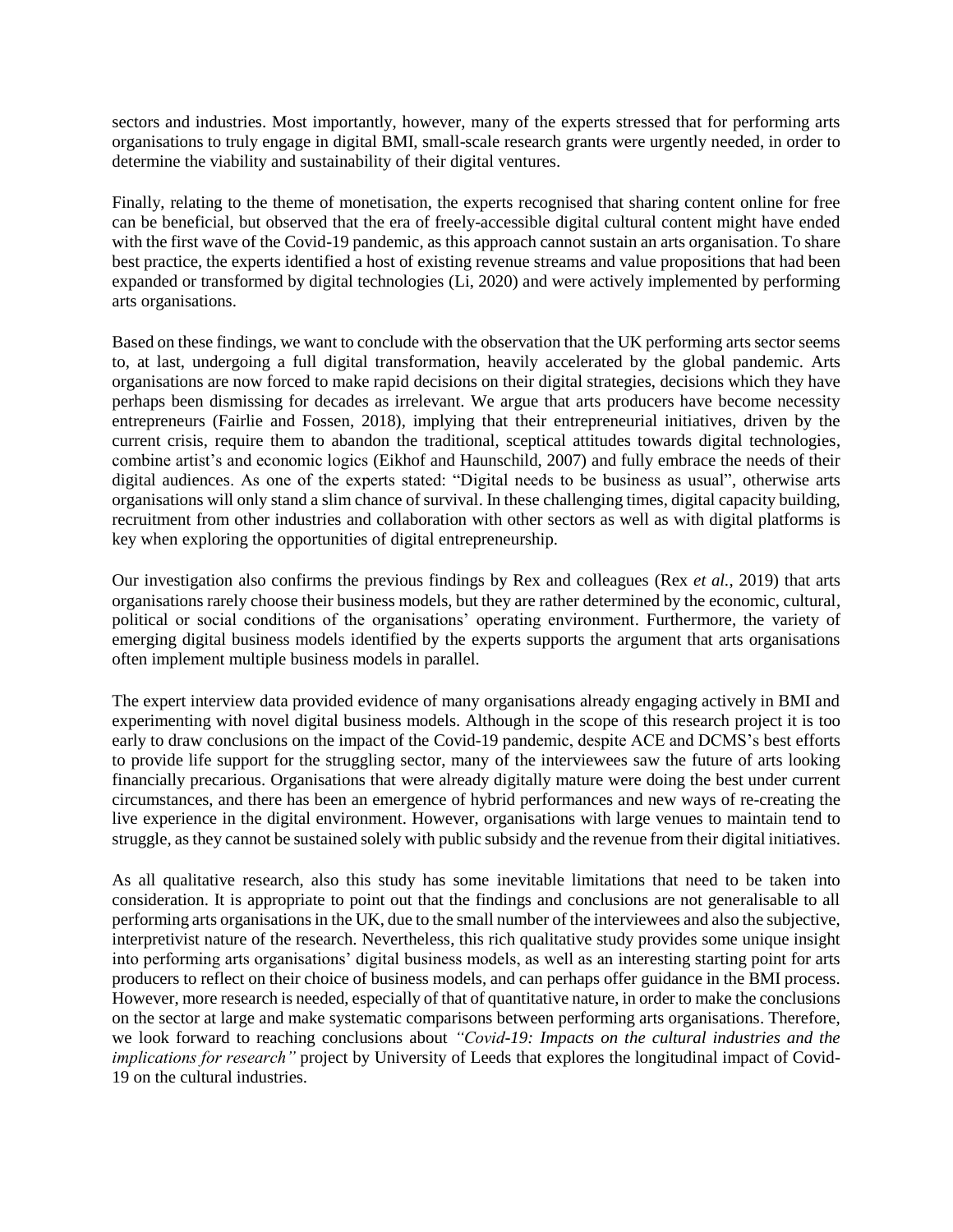### **References**

ACE (2013) *Great Art and Culture for Everyone 10-Year Strategic Framework*. Available at: https://www.artscouncil.org.uk/sites/default/files/download-file/Great\_art\_and\_culture\_for\_everyone.pdf (Accessed: 25 February 2020).

ACE (2015) *Digital Toolkit for Arts and Culture - Making Digital Work*. Available at: https://www.artscouncil.org.uk/sites/default/files/download-file/digi\_toolkit\_book.pdf (Accessed: 25 February 2020).

ACE (2020) *LET'S CREATE - Strategy for 2020-2030, Arts Council England*. Available at: https://www.artscouncil.org.uk/sites/default/files/download-file/Strategy 2020\_2030 Arts Council England.pdf (Accessed: 3 March 2020).

ACE & NESTA (2019) *Digital Culture 2019*. Available at: www.artscouncil.org.uk (Accessed: 11 May 2020).

Acs, Z. J. *et al.* (2009) 'The knowledge spillover theory of entrepreneurship', *Small Business Economics*. Springer, 32(1), pp. 15–30. doi: 10.1007/s11187-008-9157-3.

Adorno, T. and Horkheimer, M. (1944) *Dialectics of Enlightenment*. Edited by T. by J. Cumming. New York: Herder and Herder, 1972.

Afuah, A. and Tucci, C. L. (2001) *Internet business models and strategies: Text and cases*, *McGrawHill international editions Management organization series*. Irwin/McGraw-Hill. Available at: http://dl.acm.org/citation.cfm?id=579520 (Accessed: 19 May 2020).

Amit, R. H. and Zott, C. (2012) 'Business Model Innovation: Creating Value in Times of Change', *SSRN Electronic Journal*, 5. doi: 10.2139/ssrn.1701660.

Amit, R. and Zott, C. (2001) 'Value creation in E-business', *Strategic Management Journal*. John Wiley & Sons, Ltd, 22(6–7), pp. 493–520. doi: 10.1002/smj.187.

Andersson Schwarz, J. (2017) 'Platform Logic: An Interdisciplinary Approach to the Platform‐Based Economy', *Policy & Internet*, 9, pp. 374–394. doi: doi:10.1002/poi3.159.

Bakhshi, H. and Throsby, D. (2010) *Culture of Innovation An economic analysis of innovation*. Available at: https://www.nesta.org.uk/report/culture-of-innovation/ (Accessed: 13 May 2020).

Belleflamme, P., Lambert, T. and Schwienbacher, A. (2012) 'Crowdfunding: Tapping the Right Crowd', *SSRN Electronic Journal*. Elsevier BV. doi: 10.2139/ssrn.1578175.

Benjamin, W. (1969) *The Work of Art in the Age of Mechanical Reproduction*. Edited by H. Arendt. New York: Schocken Books.

Bogner, A., Littig, B. and Menz, W. (2009) 'Introduction: Expert Interviews — An Introduction to a New Methodological Debate', in *Interviewing Experts*. Palgrave Macmillan UK, pp. 1–13. doi: 10.1057/9780230244276\_1.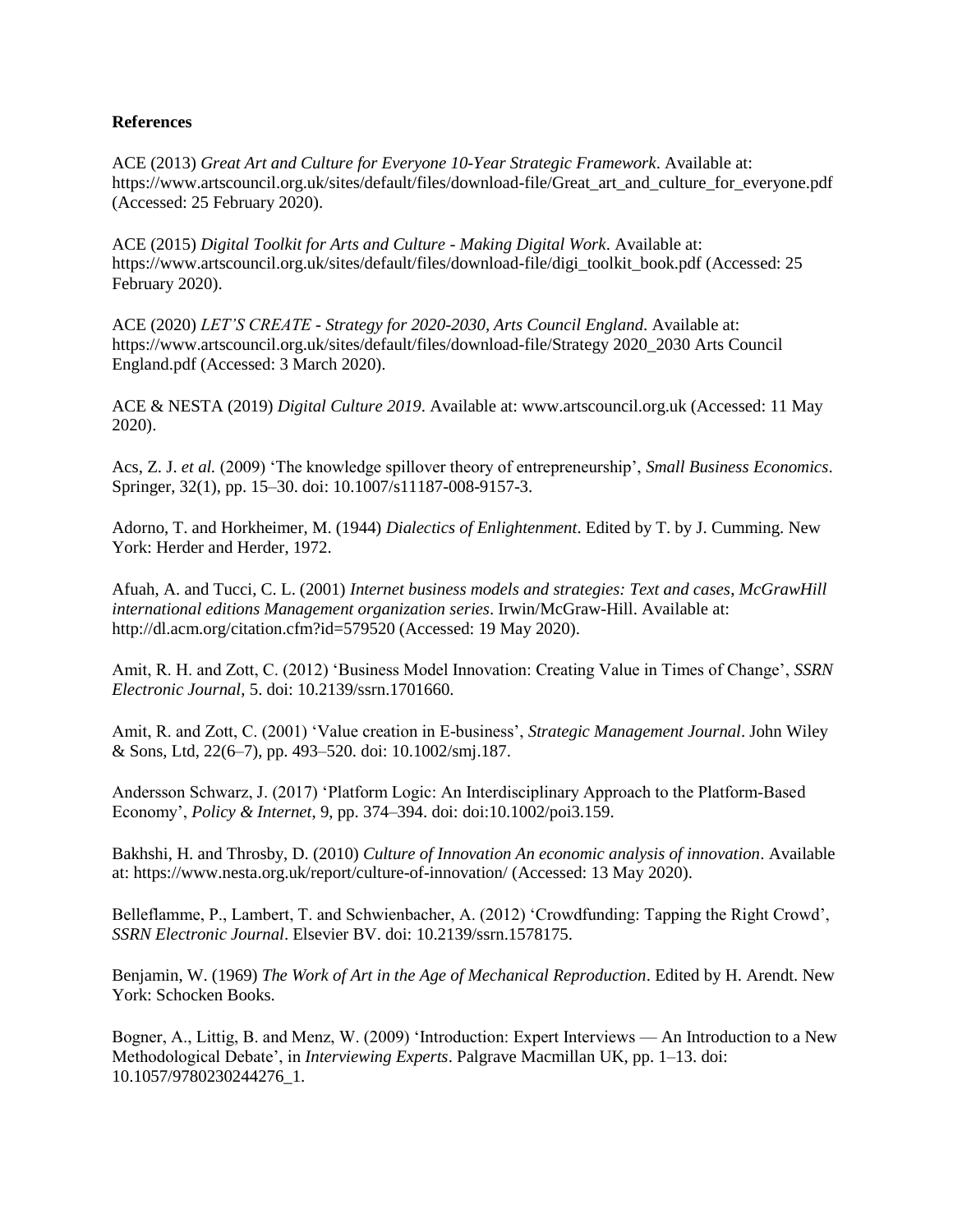Bourdieu, P. (1990) *The logic of practice. Cambridge: Polity Press.* Cambridge: Polity Press.

Braun, V. and Clarke, V. (2006) 'Using thematic analysis in psychology', *Qualitative Research in Psychology*, 3(2), pp. 77–101. doi: 10.1191/1478088706qp063oa.

Brinkmann, S. (2015) *Qualitative Interviewing*, *Qualitative Interviewing*. Oxford University Press. doi: 10.1093/acprof:osobl/9780199861392.001.0001.

Casadesus-Masanell, R. and Ricart, J. E. (2010) 'From strategy to business models and onto tactics', *Long Range Planning*, 43(2–3), pp. 195–215. doi: 10.1016/j.lrp.2010.01.004.

Casadesus-Masanell, R. and Zhu, F. (2013) 'Business model innovation and competitive imitation: The case of sponsor-based business models', *Strategic Management Journal*, 34(4), pp. 464–482. doi: 10.1002/smj.2022.

Castells, M. (2010) *The Rise of the Network Society: With a New Preface, Volume I: Second Edition With a New Preface*, *The Rise of the Network Society: With a New Preface, Volume I: Second Edition With a New Preface*. Wiley-Blackwell. doi: 10.1002/9781444319514.

Caves, R. E. (2000) *Creative industries : contracts between art and commerce*. Harvard University Press.

Chang, W. J. and Wyszomirski, M. (2015) 'What Is Arts Entrepreneurship? Tracking the Development of its Definition in Scholarly Journals', *Artivate: A Journal of Entrepreneurship in the Arts*, 4(2), pp. 11–31. Available at: https://artivate.org/artivate/article/view/42 (Accessed: 18 May 2020).

Chesbrough, H. and Rosenbloom, R. S. (2002) 'The role of the business model in capturing value from innovation: Evidence from Xerox Corporation's technology spin-off companies', *Industrial and Corporate Change*, 11(3), pp. 529–555. doi: 10.1093/icc/11.3.529.

Cunningham, S. (2002) 'From Cultural to Creative Industries: Theory, Industry and Policy Implications', *Media International Australia incorporating Culture and Policy*. SAGE Publications, 102(1), pp. 54–65. doi: 10.1177/1329878x0210200107.

DCMS (1998) *Creative industries: Mapping document, 1998*. London.

DCMS (2020) *DCMS Sectors Economic Estimates 2018 (provisional): Gross Value Added*. Available at: https://assets.publishing.service.gov.uk/government/uploads/system/uploads/attachment\_data/file/863632 /DCMS\_Sectors\_Economic\_Estimates\_GVA\_2018.pdf (Accessed: 30 September 2020).

Denscombe, M. (2010) *The good research guide: for small-scale social research projects.* Maidenhead: Open University Press.

Van Dijck, J., Poell, T. and Waal, M. de (2018) *The platform society : public values in a connective world*. New York: Oxford University Press.

Eikhof, D. R. and Haunschild, A. (2007) 'For art's sake! Artistic and economic logics in creative production', *Journal of Organizational Behavior*, 28(5), pp. 523–538. doi: 10.1002/job.462.

Fairlie, R. W. and Fossen, F. M. (2018) *Opportunity versus Necessity Entrepreneurship: Two*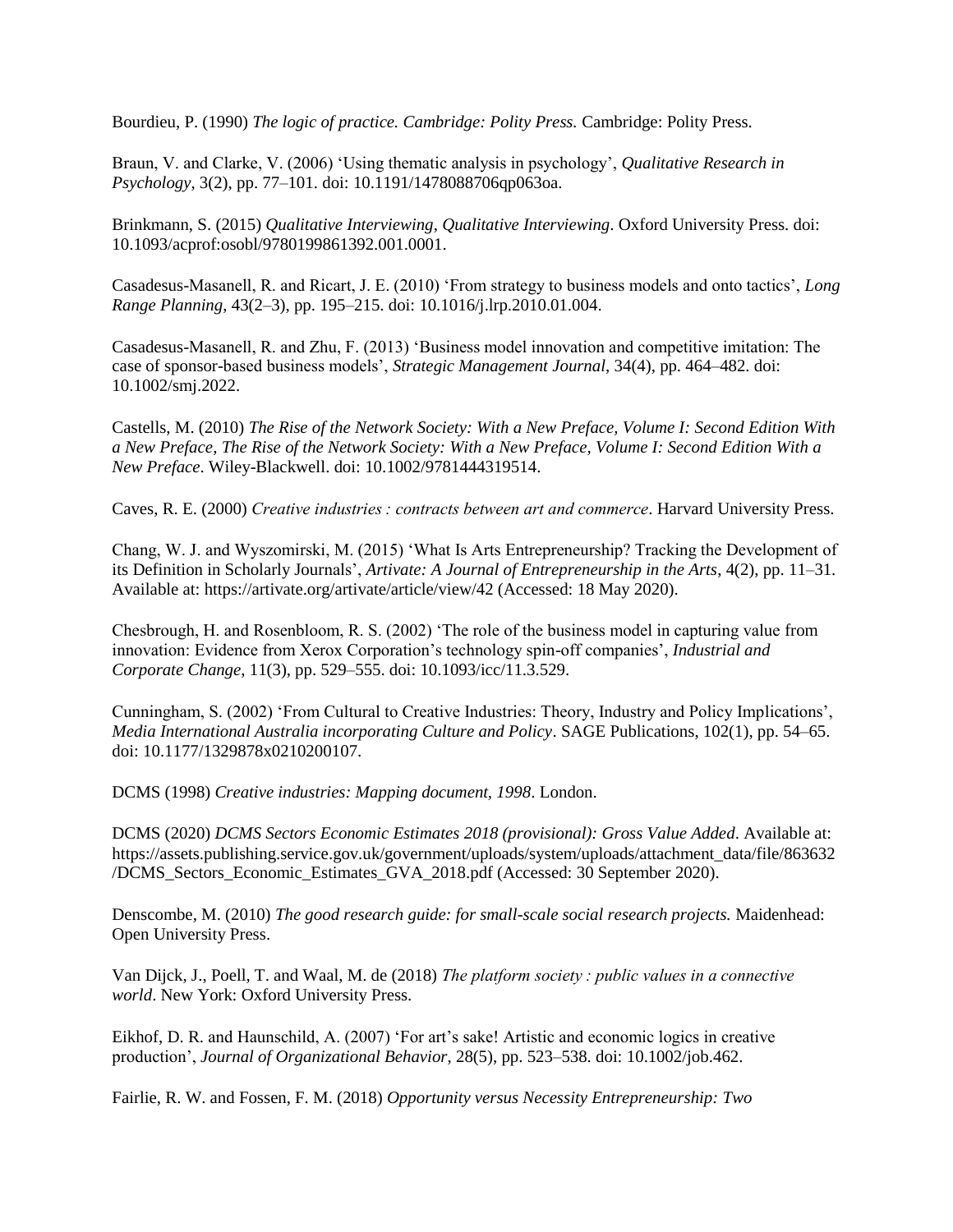*Components of Business Creation*. Available at: www.iza.org (Accessed: 29 October 2020).

Garnham, N. (2005) 'FROM CULTURAL TO CREATIVE INDUSTRIES An analysis of the implications of the "creative industries" approach to arts and media policy making in the United Kingdom', *International Journal of Cultural Policy*, 11(1), pp. 1477–2833. doi: 10.1080/10286630500067606.

Gillespie, T. (2018) *Custodians of the internet: Platforms, content moderation, and the hidden decisions that shape social media*, *Custodians of the Internet: Platforms, Content Moderation, and the Hidden Decisions That Shape Social Media*. Available at: https://www.researchgate.net/publication/327186182 (Accessed: 13 October 2020).

Hamel, G. (2000) *Leading the revolution*. Boston Mass.: Harvard Business School Press.

Hesmondhalgh, D. (2007) *The cultural industries*. London: SAGE.

Hesmondhalgh, D. and Pratt, A. C. (2008) 'Cultural industries and cultural policy', *International journal of cultural policy*, 11(1), pp. 1–14. doi: 10.1080/10286630500067598.

Hume, M. *et al.* (2006) 'Understanding service experience in non-profit performing arts: Implications for operations and service management', *Journal of Operations Management*. Elsevier, 24(4 SPEC. ISS.), pp. 304–324. doi: 10.1016/j.jom.2005.06.002.

Kotha, S. (1998) 'Competing on the internet: The case of Amazon.com', *European Management Journal*. Elsevier, 16(2), pp. 212–222. doi: 10.1016/S0263-2373(97)00089-3.

Langley, P. and Leyshon, A. (2017) 'Platform capitalism: The intermediation and capitalization of digital economic circulation', *Finance and Society*, 3(1), pp. 11–31. doi: 10.2218/finsoc.v3i1.1936.

Lee, S. and Schißler, J. (2019) 'Platform Dependence and Exploitation', *SSRN Electronic Journal*. Elsevier BV. doi: 10.2139/ssrn.3403002.

Li, F. (2020) 'The digital transformation of business models in the creative industries: A holistic framework and emerging trends', *Technovation*. Elsevier Ltd, 92–93, p. 102012. doi: 10.1016/j.technovation.2017.12.004.

Linder, J. and Cantrell, S. (2000) *Changing Business Models: Surveying the Landscape*, *Accenture Institute for Strategic Change*.

Lotz, A. D. (2017) *Portals: A Treatise on Internet-Distributed Television*, *Portals: A Treatise on Internet-Distributed Television*. Michigan Publishing, University of Michigan Library. doi: 10.3998/mpub.9699689.

Magretta, J. (2002) *Why Business Models Matter*.

Massa, L. and Tucci, C. L. (2013) 'Business Model Innovation. The Oxford handbook of innovation management.', in, pp. 420–441. doi: 10.1093/oxfordhb/9780199694945.013.002.

Mole, K. and Mole, M. (2010) 'Entrepreneurship as the structuration of individual and opportunity: A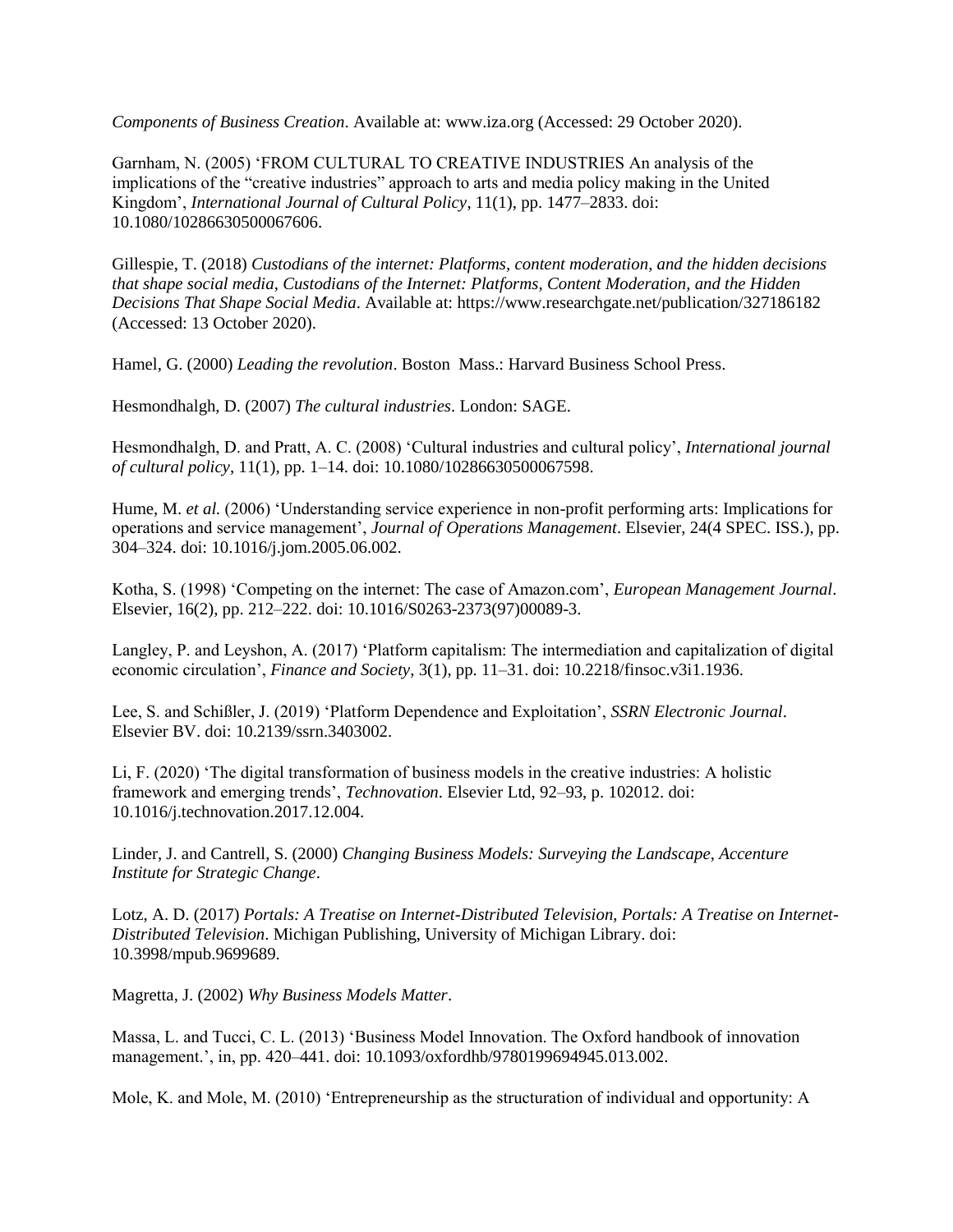response using a critical realist perspective', *Journal of Business Venturing,* 25(2), pp. 230–237. doi: 10.1016/j.jbusvent.2008.06.002.

Mollick, E. (2014) 'The dynamics of crowdfunding: An exploratory study', *Journal of Business Venturing*. Elsevier, 29(1), pp. 1–16. doi: 10.1016/j.jbusvent.2013.06.005.

Morozov, E. (2018) *There is a leftwing way to challenge big tech for our data. Here it is | Evgeny Morozov | Opinion | The Guardian*. Available at: https://www.theguardian.com/commentisfree/2018/aug/19/there-is-a-leftwing-way-to-challenge-big-datahere-it-is?CMP=share\_btn\_tw (Accessed: 28 March 2019).

Muñoz-Seca, B. and Riverola, J. (2009) *The new operational culture : the case of the theatre industry*. Palgrave Macmillan.

Muñoz-Seca, B. and Riverola, J. (2010) *When business meets culture: Ideas and experiences for mutual profit*, *When Business Meets Culture: Ideas and Experiences for Mutual Profit*. Palgrave Macmillan. doi: 10.1057/9780230295117.

Nambisan, S. (2017) 'Digital Entrepreneurship: Toward a Digital Technology Perspective of Entrepreneurship', *Entrepreneurship: Theory and Practice*, 41(6), pp. 1029–1055. doi: 10.1111/etap.12254.

Nieborg, D.B. & Poell, T. (2018) 'The platformization of cultural production: Theorizing the contingent cultural commodity', *New Media & Society*, 20((11)), pp. 4275–4292.

Nielsen, C. and Lund, M. (2018) 'A Brief History of the Business Model Concept', *SSRN Electronic Journal*. Elsevier BV. doi: 10.2139/ssrn.2579439.

Osterwalder, A. and Pigneur, Y. (2010) *Business Model Generation : A Handbook for Visionaries, Game Changers, and ...: EBSCOhost*. Wiley. Available at: http://web.a.ebscohost.com.escweb.lib.cbs.dk/ehost/detail/detail?vid=2&sid=0977693b-2c74-46c1-b0cbc28c38ca4ea3%40sessionmgr4006&bdata=JnNpdGU9ZWhvc3QtbGl2ZSZzY29wZT1zaXRl#AN=33536 6&db=nlebk (Accessed: 19 May 2020).

Osterwalder, A., Pigneur, Y. and Tucci, C. L. (2005) 'Clarifying Business Models: Origins, Present, and Future of the Concept', *Communications of the Association for Information Systems*, 16, pp. 1–25. doi: 10.17705/1cais.01601.

*Qualitative Data Analysis Software | NVivo* (no date). Available at: https://www.qsrinternational.com/nvivo-qualitative-data-analysis-software/home (Accessed: 29 October 2020).

Rex, B., Kaszynska, P. and Kimbell, L. (2019) *Business Models for Arts and Cultural Organisations: Research Findings*. Available at: www.creativelenses.eu (Accessed: 11 May 2020).

Ritzer, G. and Jurgenson, N. (2010) 'Production, Consumption, Prosumption: The nature of capitalism in the age of the digital "prosumer"', *Journal of Consumer Culture*, 10(1), pp. 13–36. doi: 10.1177/1469540509354673.